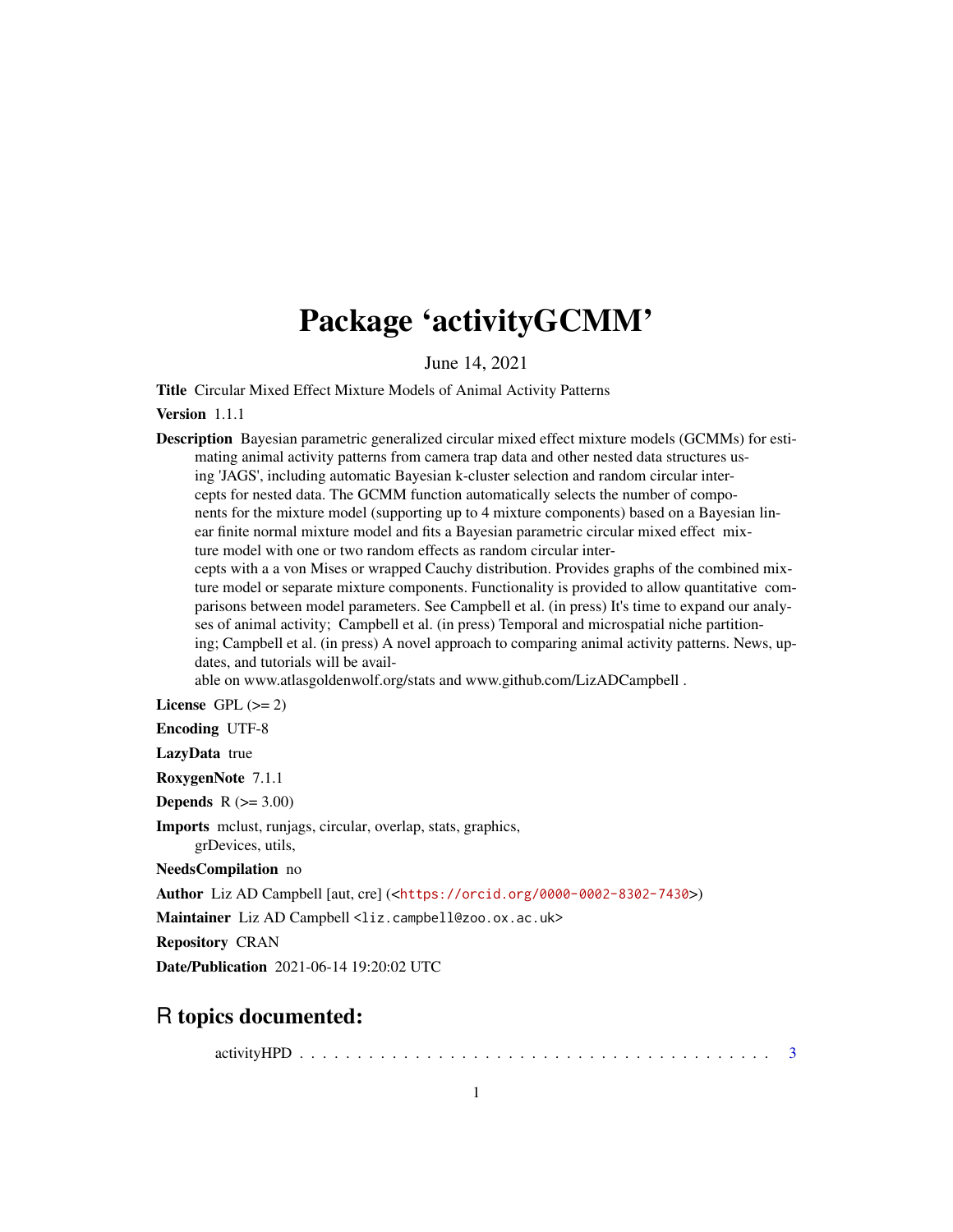|               | 3              |
|---------------|----------------|
|               | $\overline{4}$ |
|               | 5              |
|               | 5              |
|               | 6              |
|               | $\overline{7}$ |
|               | 7              |
|               | 8              |
|               | 9              |
|               | 9              |
|               | 10             |
|               | 11             |
|               | 12             |
|               | 13             |
|               | 14             |
|               | 14             |
|               | 15             |
|               | 15             |
|               | 18             |
|               | 18             |
|               | 19             |
|               | 19             |
|               | 20             |
|               | 20             |
|               | 21             |
|               | 21             |
|               | 22             |
|               | 23             |
| mode          | 24             |
|               | 24             |
|               | 25             |
|               | 26             |
|               | 26             |
|               | 27             |
|               | 28             |
|               | 29             |
|               | 29             |
|               | 30             |
|               | 30             |
| sumCircResids | 31             |
|               | 32             |
|               | 33             |
|               | 34             |
|               |                |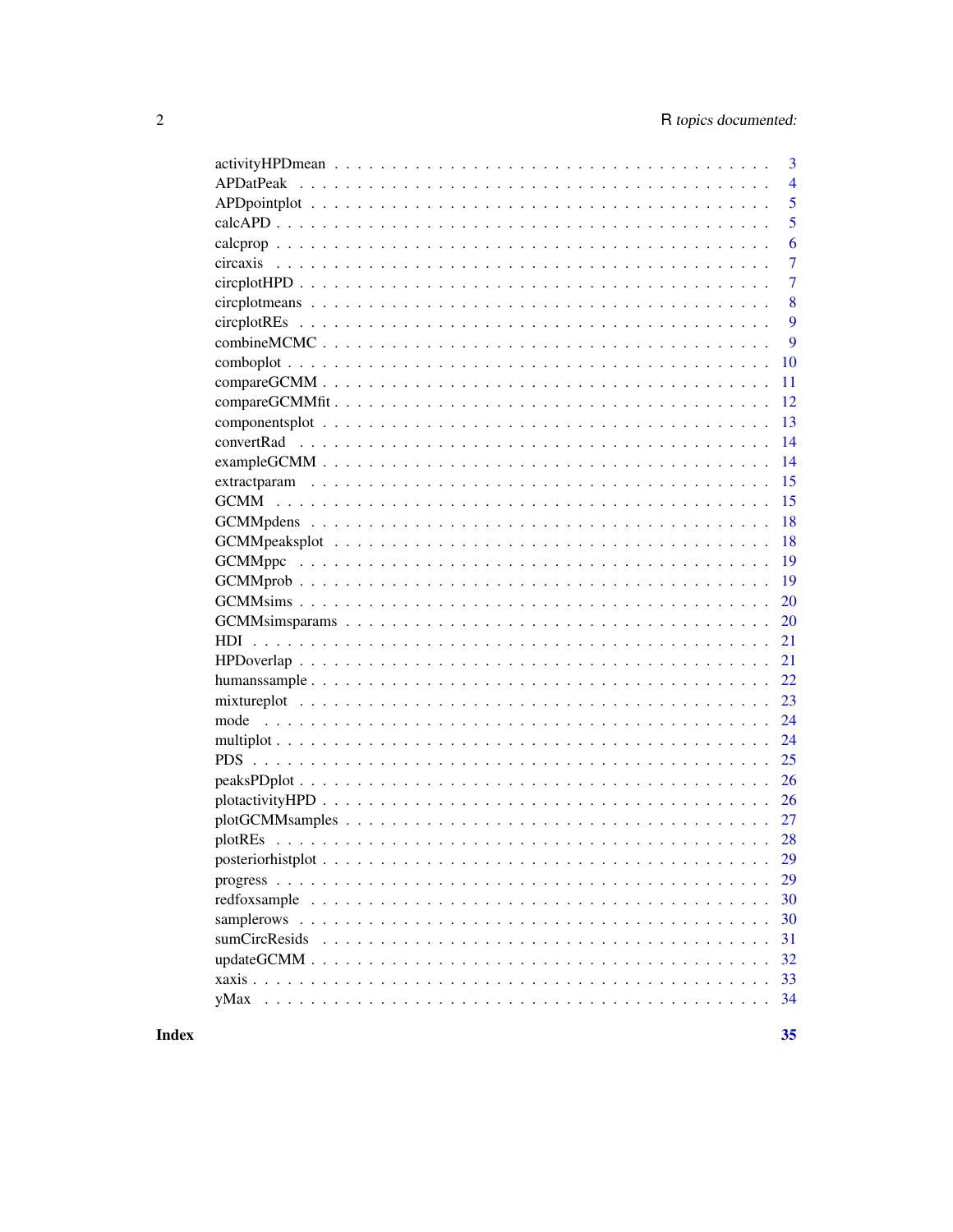<span id="page-2-1"></span><span id="page-2-0"></span>

Calculate activity highest posterior density interval (activityHPD), HPD duration, number of activity peaks, peak activity times and maximum activity probability density for a given probability density mass

#### Usage

```
activityHPD(model, sample = 1000, prob = 0.5, scale = "2pi")
```
#### Arguments

| model  | Object of class GCMM with output from GCMM function                                      |
|--------|------------------------------------------------------------------------------------------|
| sample | Number of posterior samples for which to calculate 95% HDIs                              |
| prob   | Value to use for probability density mass; default=0.50                                  |
| scale  | Scale of the data for plotting, either "2pi" for 0,2pi or "pi" for -pi,pi; default="2pi" |
|        |                                                                                          |

#### Value

Returns object of class GCMMestimate with list including estimated peak activity times, maximum activity probability density, HPD interval, HPD duration, and number of activity peaks

activityHPDmean *Activity highest posterior density interval from mean activity curve*

#### Description

Estimates activity highest posterior density interval (HPD), HPD duration, number of activity peaks, peak activity times and maximum activity probability density for a given probability density mass from the GCMM activity curve predicted by the GCMM parameter posterior distribution means

#### Usage

```
activityHPDmean(
 model,
 prob = 0.5,
  scale = "2pi".
  silent = FALSE,
 plot = FALSE,
 col = "cyan4",
 ymax = "NULL"
)
```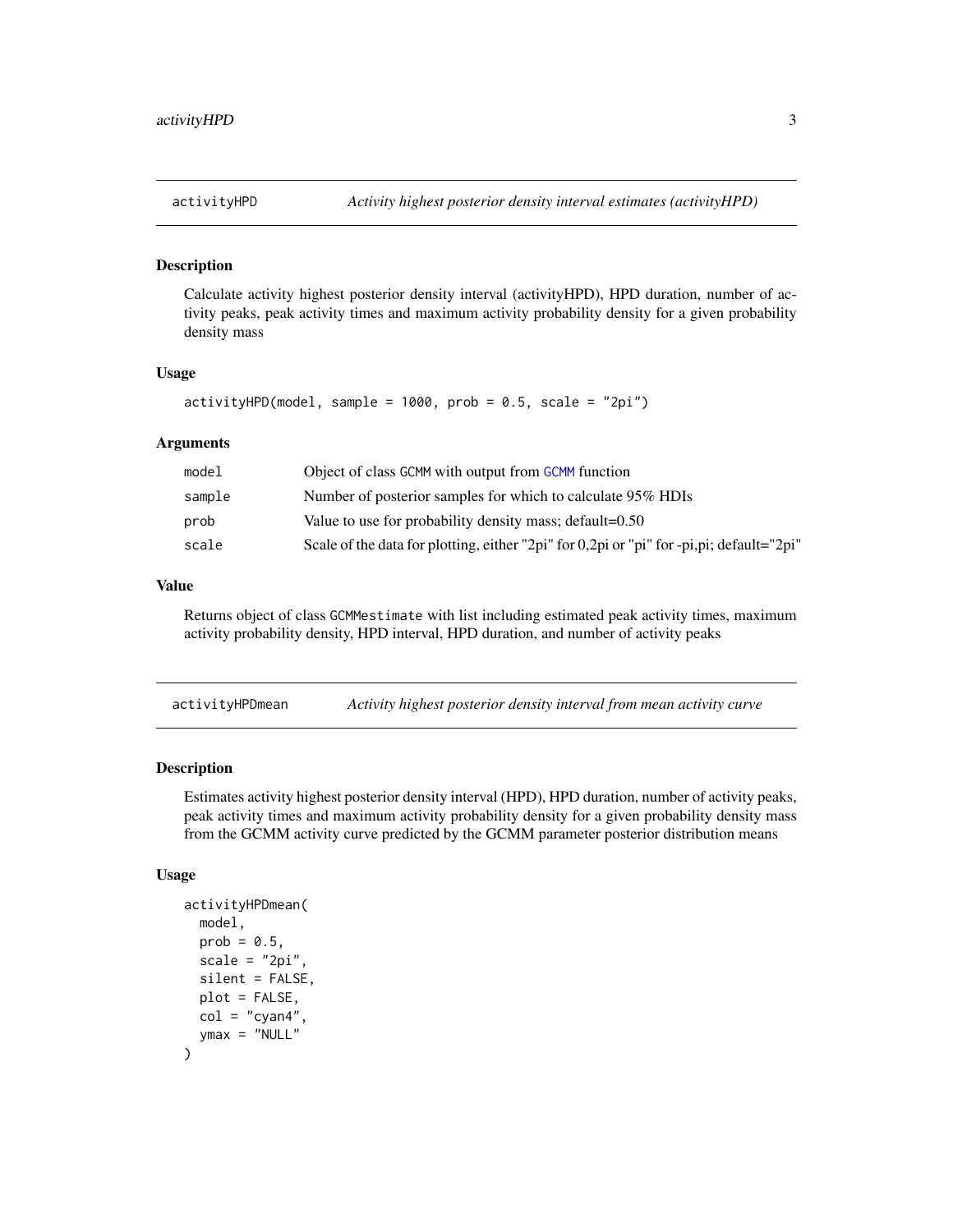#### <span id="page-3-0"></span>Arguments

| model  | Object of class GCMM with output from GCMM function                         |
|--------|-----------------------------------------------------------------------------|
| prob   | Value to use for probability density mass; default=0.50                     |
| scale  | Scale of the data, either "2pi" for 0,2pi or "pi" for -pi,pi; default="2pi" |
| silent | Logical vector for whether to print output and plot; default=FALSE          |
| plot   | Logical argument for whether to plot activity curve with HPD; default=FALSE |
| col    | Colour for HPD on plot                                                      |
| ymax   | Value to use as upper limit of y axis on activity curve plot                |

#### Value

Returns object of class GCMMestimate with list with estimated peak activity times, maximum activity probability density, HPD interval, HPD duration, and number of activity peaks.

APDatPeak *Activity Probability Density at Peak Time of Another*

#### Description

Calculates activity probability density from one GCMM model at the peak activity time of a second GCMM model

#### Usage

```
APDatPeak(model1, model2, sample = 1000, HDIprob = 0.95)
```
#### Arguments

| model1  | Object of class GCMM with output from GCMM function        |
|---------|------------------------------------------------------------|
| model2  | Object of class GCMM with output from GCMM function        |
| sample  | Number of posterior samples from which to build the HDIs   |
| HDIprob | Value for probability mass to use for HDI; default= $95\%$ |

#### Value

Returns matrix with the mean and HDI of activity probability density estimated from both GCMM models at the peak activity time of the other. Posterior distributions of activity probability density and peak activity times for both GCMM models are also saved.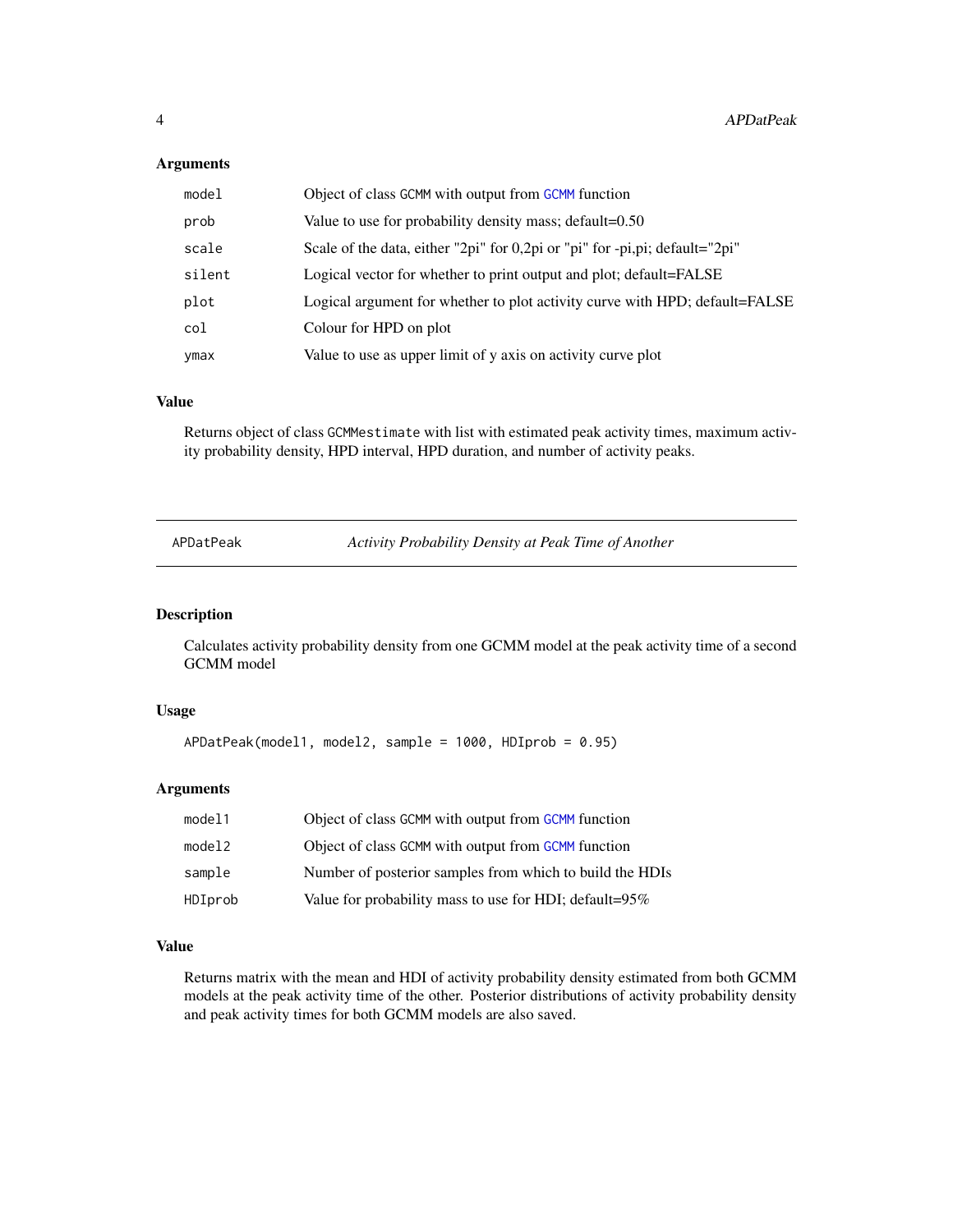<span id="page-4-0"></span>

Plot of GCMM activity with predicted activity probability density at particular time points

# Usage

```
APDpointplot(
  model,
  time,
  ymax = "NULL",scale = "2pi",cex = 2.5,
  col = "lightseagreen",
  axisunits = "radians"
\mathcal{L}
```
#### Arguments

| model     | Object of class GCMM with output from GCMM function                                                      |
|-----------|----------------------------------------------------------------------------------------------------------|
| time      | Time point for which to plot predicted activity probability density                                      |
| ymax      | Upper limit of y axis                                                                                    |
| scale     | Scale for which to plot the activity curve, either "2pi" for 0,2pi or "pi" for -pi,<br>pi; default="2pi" |
| cex       | Size of plotted point; default=2.5                                                                       |
| col       | Colour of plotted point                                                                                  |
| axisunits | Units for xaxis                                                                                          |

#### Value

No return value; prints plot of activity curve with activity probability density prediction at the specified time point and returns dataframe of time points and activity probability density

calcAPD *Calculate activity probability density*

#### Description

Support function for calculating activity probability density at a specified time from an activity curve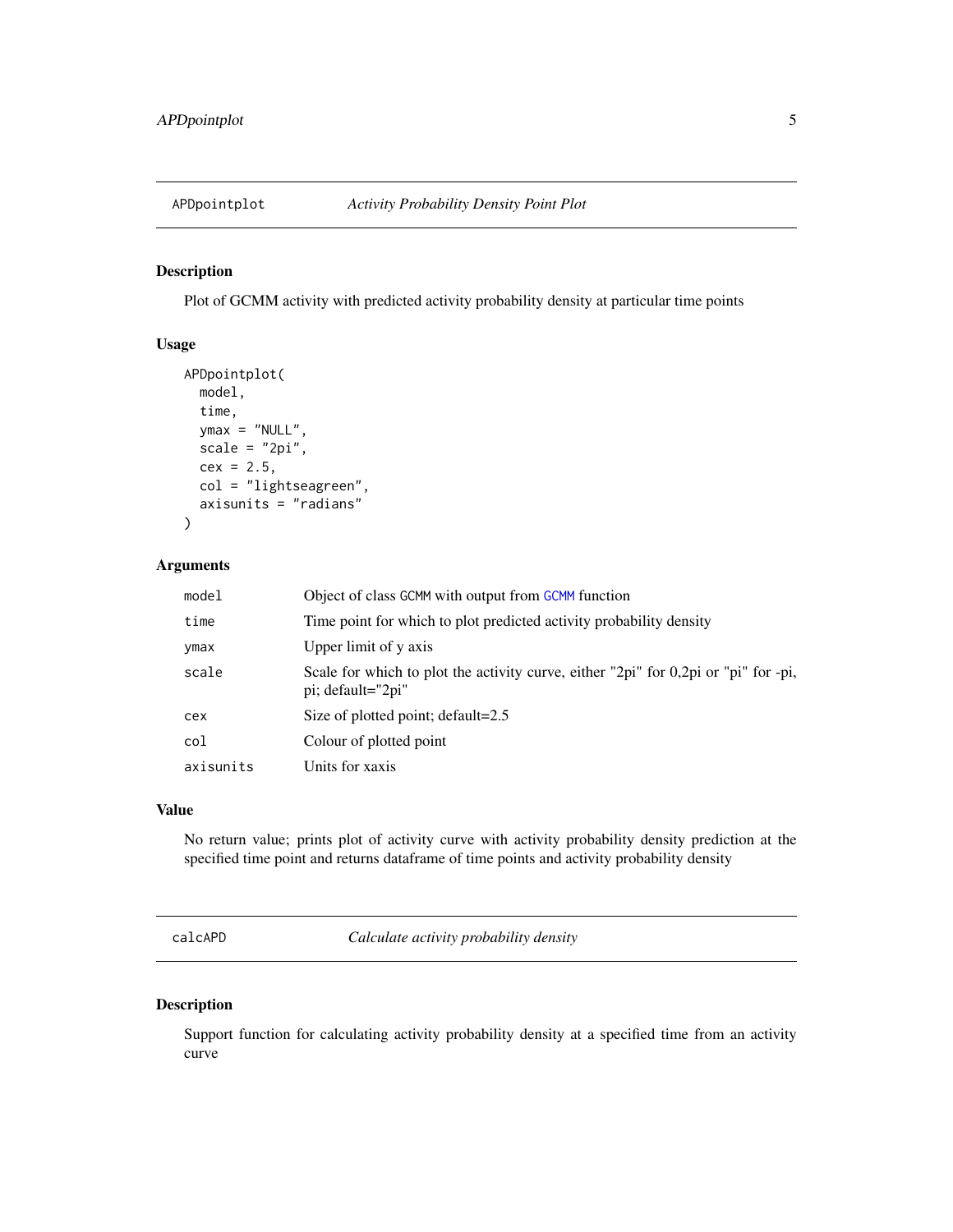# <span id="page-5-0"></span>Usage

calcAPD(x, curve)

# Arguments

|       | Value in radians for which to predict probability density |
|-------|-----------------------------------------------------------|
| curve | Temporal data to predict density from                     |

# Value

Returns activity probability density value

calcprop *Calculate proportions of circular variable within an interval*

# Description

Support function that calculates proportion of a vector of circular data within an interval

# Usage

calcprop(x, p1, p2)

# Arguments

| $\mathsf{x}$ | Vector of data                       |
|--------------|--------------------------------------|
| .p1          | Number identifying start of interval |
| p2           | Number identifying end of interval   |

# Value

Returns proportion of the vector within the interval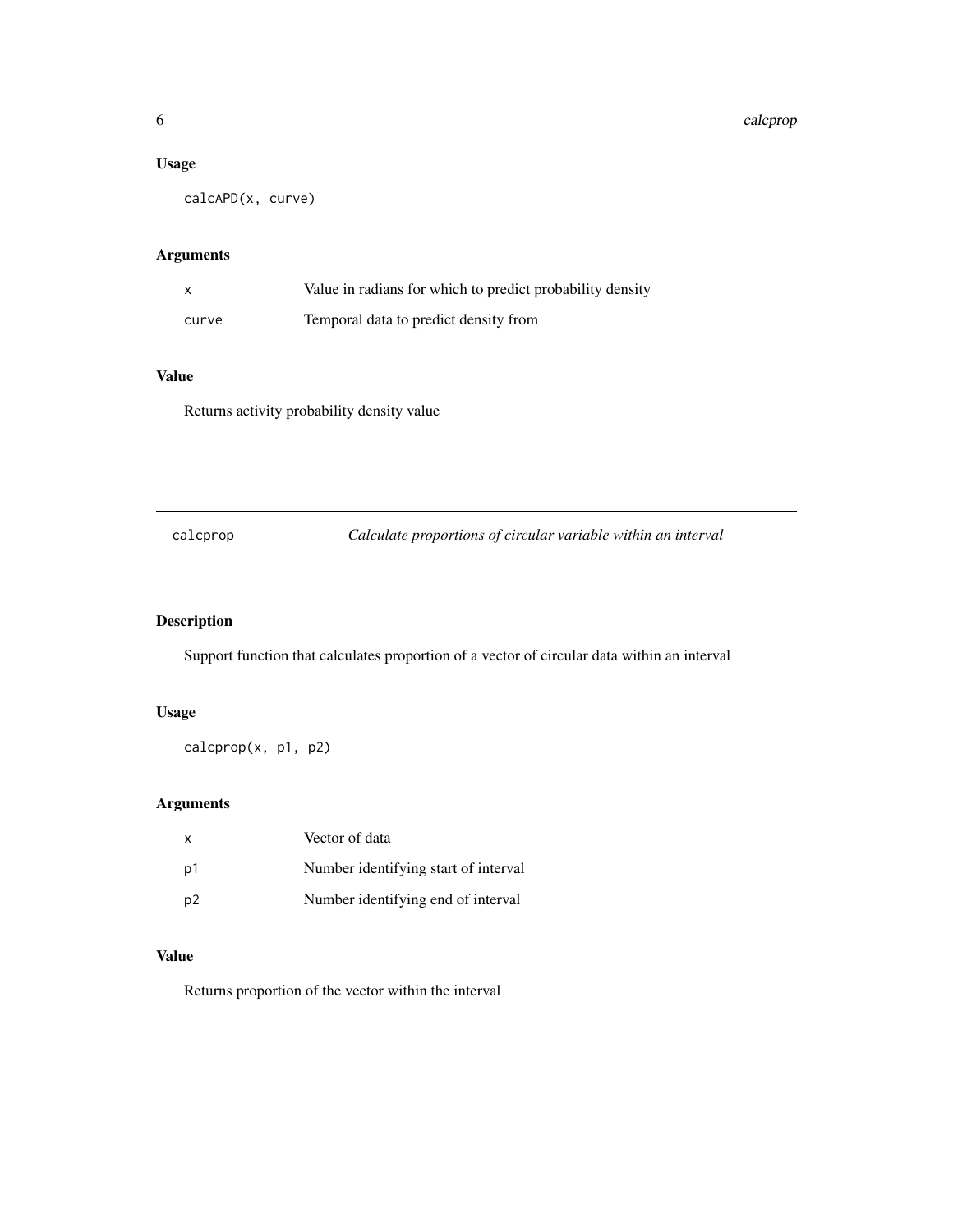<span id="page-6-0"></span>

Support function for axis labels for circular plots

# Usage

```
circaxis(axisunits = c("radians", "time", "sun", "none"))
```
# Arguments

axisunits Scale to use for the xaxis, either "radians", "time", "sun", or "none"; default="radians"

#### Value

Prints axis

circplotHPD *Circular plot of activity HPD intervals*

# Description

Circular plot of activity HPD intervals from GCMM activity curves

# Usage

```
circplotHPD(
 models,
 prob = 0.5,
 col = c("cyan3", "orchid", "deeppink", "dodgerblue"),
 axisunits = c("radians", "sun", "time")
)
```
# Arguments

| models    | List of one or more objects of class GCMM containing output from the GCMM func-<br>tion |
|-----------|-----------------------------------------------------------------------------------------|
| prob      | Value for activity HPD probability density mass; default=0.5 (i.e. $50\%$ HPD)          |
| col       | Vector of colours to use in the plot                                                    |
| axisunits | Units to be used for the axis, either "radians", "sun", "time", or "none"               |

#### Value

No return value; prints plot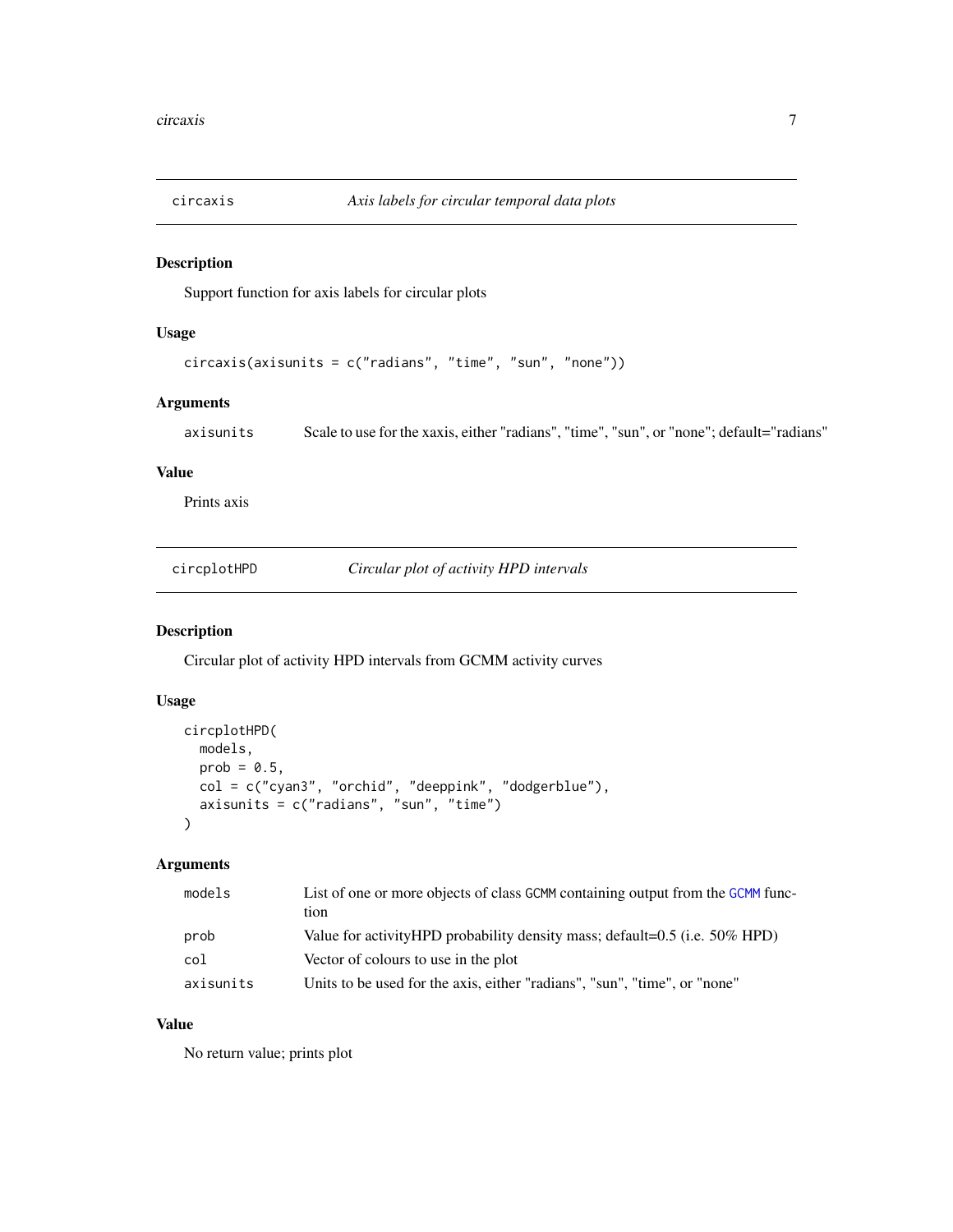# Examples

```
FoxActivityGCMM<-GCMM(data=redfoxsample$Radians,
       RE1=redfoxsample$SamplingPeriod, family="vonmises", autorun=FALSE)
   HumanActivityGCMM<-GCMM(data=humanssample$Radians, RE1=humanssample$SamplingPeriod,
       family="vonmises", autorun=FALSE)
   circplotHPD(models=list(FoxActivityGCMM,HumanActivityGCMM))
```
circplotmeans *Circular plot of GCMM means*

# Description

Circular plot of GCMM means (circular intercepts)

#### Usage

```
circplotmeans(
  models,
  col = c("cyan3", "orchid", "deeppink", "dodgerblue"),
  axisunits = c("radians", "sun", "time")
\lambda
```
#### Arguments

| models    | List of one or more objects of class GCMM containing output from the GCMM func-<br>tion |
|-----------|-----------------------------------------------------------------------------------------|
| col       | Vector of colours to use in the plot                                                    |
| axisunits | Units to be used for the axis, either "radians", "sun", or "time"                       |

#### Value

Prints plot

#### Examples

```
FoxActivityGCMM<-GCMM(data=redfoxsample$Radians,
       RE1=redfoxsample$SamplingPeriod, family="vonmises", autorun=FALSE,
       adapt=0, sample=300, burnin=300, thin=1, n.chains=2)
   HumanActivityGCMM<-GCMM(data=humanssample$Radians, RE1=humanssample$SamplingPeriod,
    family="vonmises", autorun=FALSE, adapt=0, sample=300, burnin=300, thin=1, n.chains=2)
   circplotmeans(models=list(FoxActivityGCMM,HumanActivityGCMM))
```
<span id="page-7-0"></span>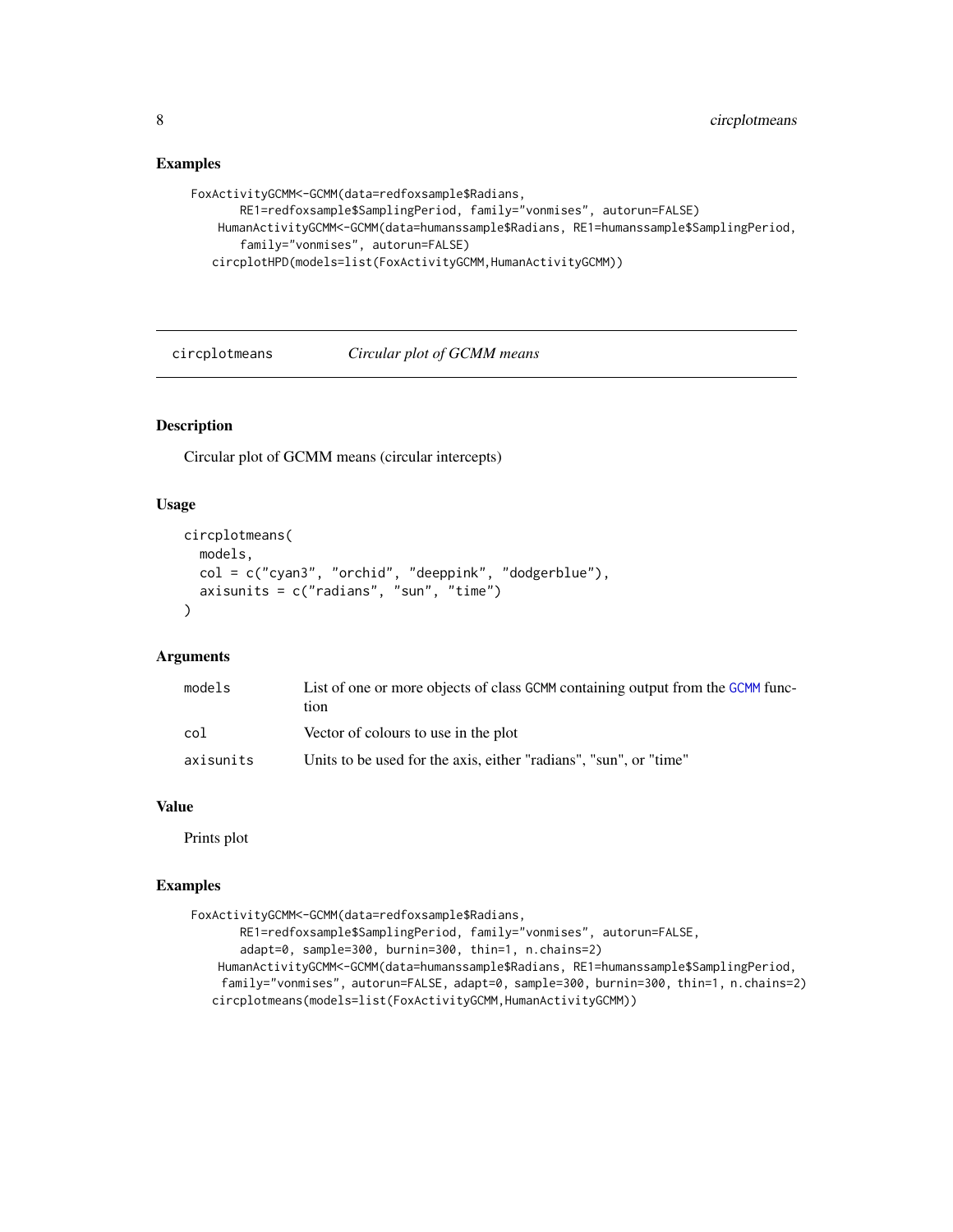<span id="page-8-0"></span>

Circular plot of GCMM random intercepts and 95% HDI

# Usage

```
circplotREs(
 model,
 RE1 = TRUE,RE2 = FALSE,
  axisunits = c("radians", "sun", "time", "solar", "none")
\lambda
```
#### Arguments

| model           | Object of class GCMM with output from GCMM function                                                      |
|-----------------|----------------------------------------------------------------------------------------------------------|
| RE1             | Logical vector for whether to plot GCMM activity curve with random intercepts<br>from RE1; default=TRUE  |
| RF <sub>2</sub> | Logical vector for whether to plot GCMM activity curve with random intercepts<br>from RE2; default=FALSE |
| axisunits       | Units for x axis, either "radians", "time", "solar", "sun", or "none"; default="radians"                 |

#### Value

No return value; prints circle plot of GCMM random intercepts and 95% HDI

#### Examples

```
FoxGCMMREs<-GCMM(data=redfoxsample$Radians, RE1=redfoxsample$SamplingPeriod,
      saveREs=TRUE, scale=c("2pi"), family="vonmises", autorun=FALSE,
      adapt=0, sample=300, burnin=300, thin=1)
  circplotREs(FoxGCMMREs, axisunits="sun")
```
combineMCMC *Combine MCMC chains for posterior simulations*

# Description

Support function that extracts MCMC chains for creating posterior simulations of activity curves

#### Usage

combineMCMC(model)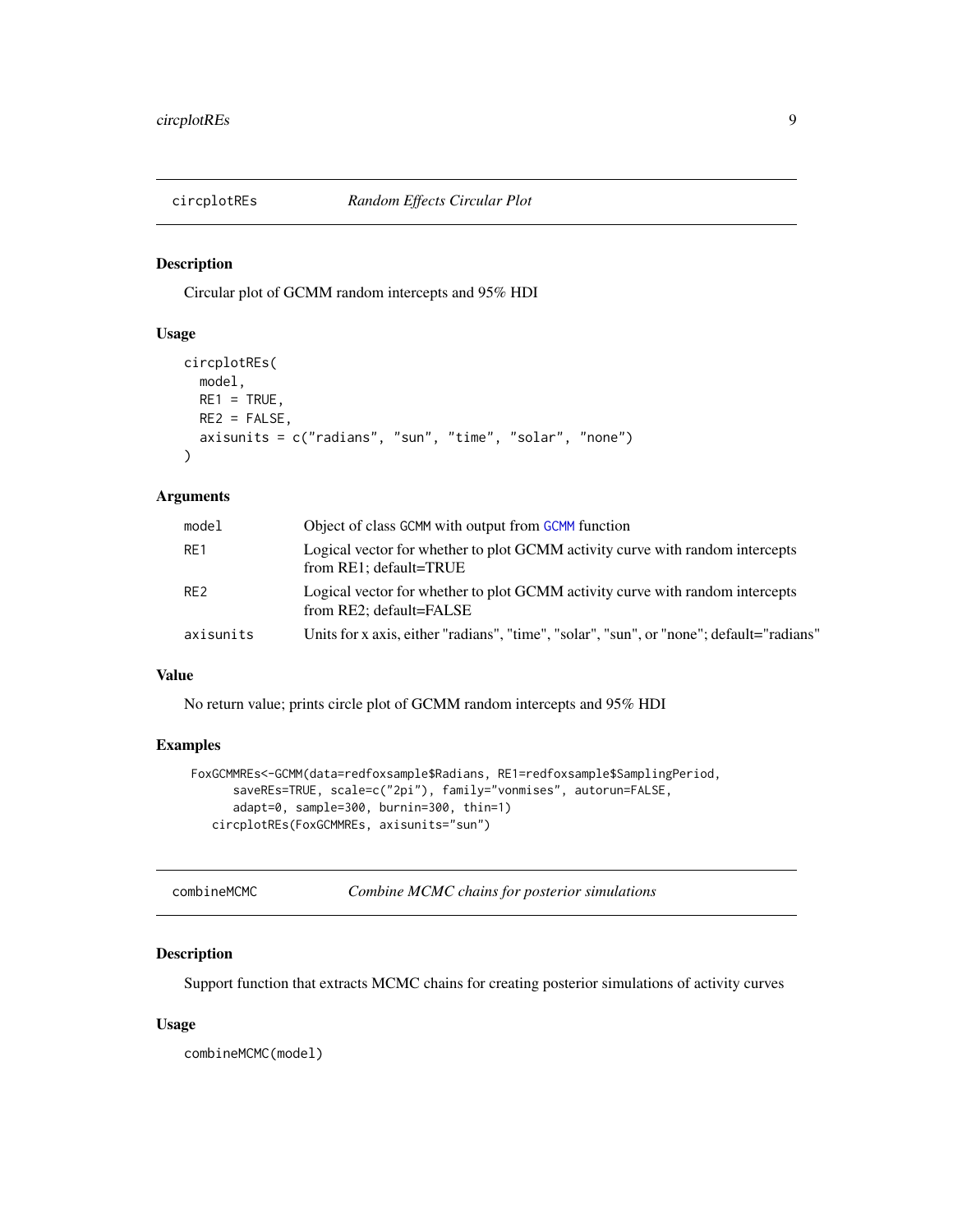# <span id="page-9-0"></span>Arguments

model Object of class GCMM containing output from GCMM function

# Value

Returns a list of MCMC chains

comboplot *GCMM Combined Plot*

# Description

Combined plot of estimated activity curve from mixture model and separate mixture components

#### Usage

```
comboplot(
 model,
 rug = FALSE,
 ruglwd = 2,
  ltyc = 2,
  ltym = 1,
  lwdc = 3,
  lwdm = 3,
  colc = c("grey40", "grey55", "grey70", "grey85"),
  colm = "black",
  scale = "NULL",
 ymax = "NULL",
 axisunits = c("radians", "sun", "solar", "time", "none"),
 xlines = TRUE
)
```
# Arguments

| model  | Model output from GCMM function, object of class GCMM                                                                                                                             |
|--------|-----------------------------------------------------------------------------------------------------------------------------------------------------------------------------------|
| rug    | Logical argument for whether to plot a rug of the raw values. Plotting the rug<br>for the separate components requires that saveclustIDs=TRUE when running<br>GCMM. default=FALSE |
| ruglwd | Line width for rug plot                                                                                                                                                           |
| ltyc   | Line type for activity curves for components                                                                                                                                      |
| ltym   | Line type for activity curves for mixture                                                                                                                                         |
| lwdc   | Line width for activity curve lines for components                                                                                                                                |
| lwdm   | Line width for activity curve lines from mixture                                                                                                                                  |
| colc   | Character vector for colours for the activity curve lines and rug plot for compo-<br>nents; must be of equal length to the number of components                                   |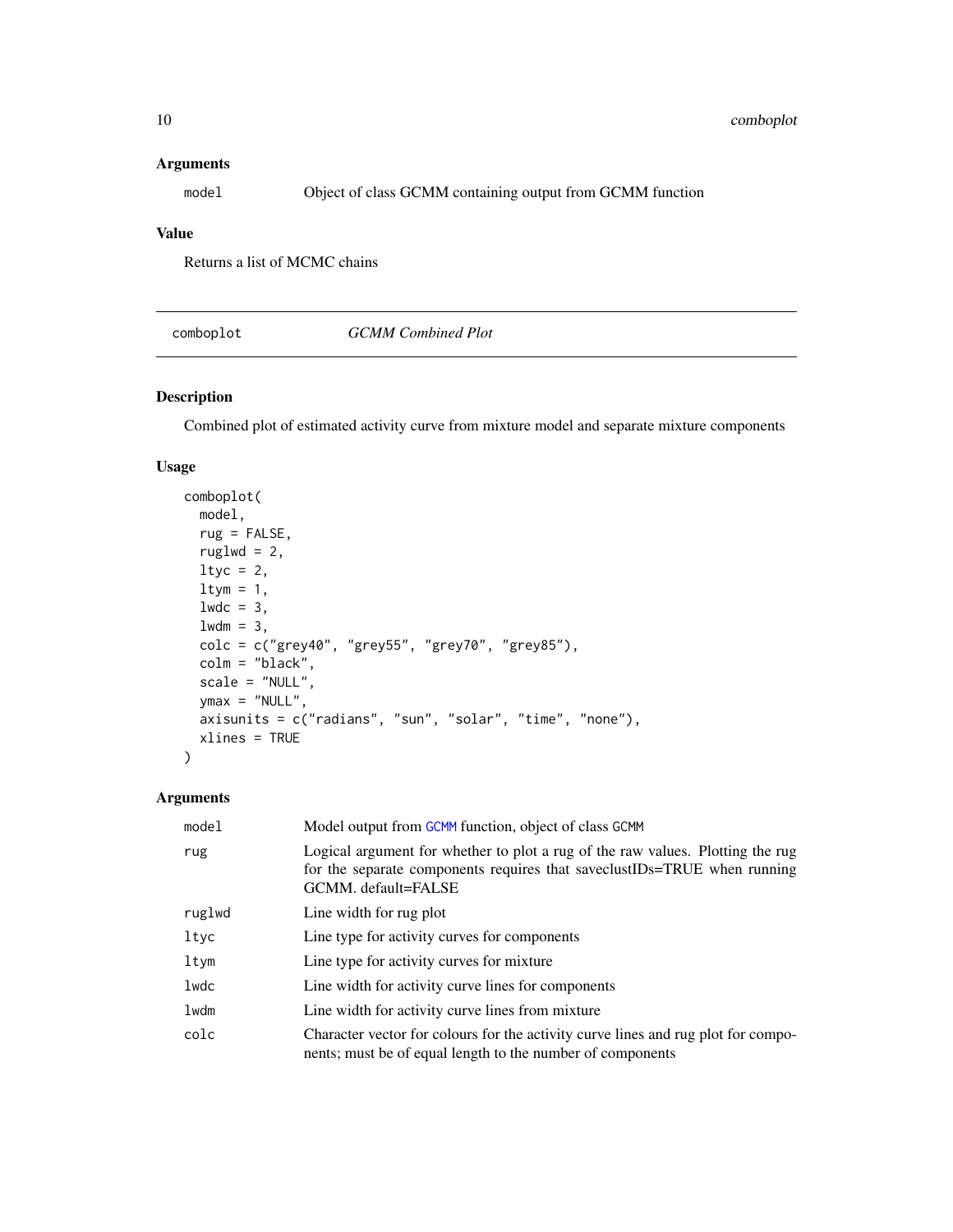# <span id="page-10-0"></span>compareGCMM 11

| colm      | Character vector for colour of activity curve line from mixture model                                                   |
|-----------|-------------------------------------------------------------------------------------------------------------------------|
| scale     | Scale for the plot, either "pi" $(-pi, pi)$ or "2pi" $(0, 2pi)$ ; default is that recom-<br>mended by the GCMM function |
| ymax      | Value for upper limit of y-axis                                                                                         |
| axisunits | Scale to use for the xaxis, either "radians", "time", "solar", "sun", or "none";<br>default="radians"                   |
| xlines    | Whether to include lines on the graph for the x axis labels; default=TRUE                                               |

#### Value

Prints combined plot of estimated activity curve from mixture model and separate mixture components

# Examples

```
FoxActivityGCMM<-GCMM(data=redfoxsample$Radians,
            RE1=redfoxsample$SamplingPeriod, family="vonmises", autorun=FALSE,
            adapt=0, sample=300, burnin=300, thin=1,n.chains=2)
          comboplot(FoxActivityGCMM)
```
compareGCMM *Compare GCMM parameters or estimates*

# Description

Compare two posterior distributions of GCMM parameters or estimates

# Usage

```
compareGCMM(model1, p1, model2 = "NULL", p2, sample = 1000, plot = TRUE)
```
#### Arguments

| model1         | Object either of class GCMM with output from GCMM function or of class GCMMestimate<br>with output from other activity GCMM functions                                                                      |
|----------------|------------------------------------------------------------------------------------------------------------------------------------------------------------------------------------------------------------|
| p1             | Name of first parameter to compare, from model1                                                                                                                                                            |
| model2         | Object of either class GCMM, GCMMestimate, or a vector or single value for which<br>to compare with model 1; if left blank, it is assumed that both parameters from<br>arguments p1 and p2 are from model1 |
| p <sub>2</sub> | Second parameter to compare, either name of a parameter, estimate, or a vector<br>of values                                                                                                                |
| sample         | Number of posterior samples from which to build HDI; default=1000                                                                                                                                          |
| plot           | Logical argument for whether to plot histograms of $p1$ , $p2$ , and the difference<br>between them; default=TRUE                                                                                          |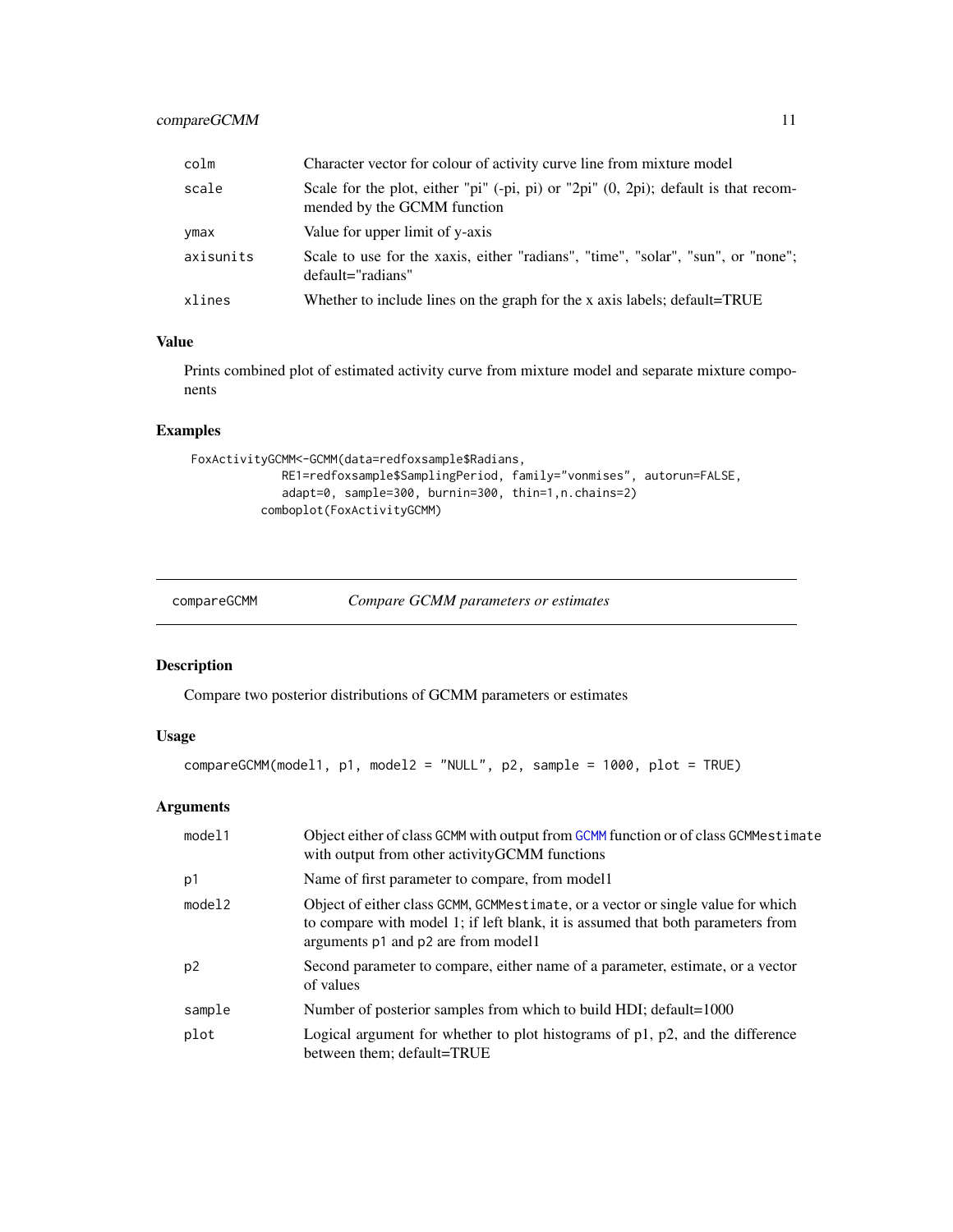#### <span id="page-11-0"></span>Value

Returns object of class GCMMestimate containing a list, including PD containing the posterior distributions of p1, p2 and the difference between them, and summary information (HDIs and PDS)

compareGCMMfit *Compare fit of GCMM models based on circular residuals*

#### Description

Compare fit of GCMM models by comparing posterior distributions of the summed circular residuals

#### Usage

```
compareGCMMfit(model1, model2, sample = 10000)
```
#### Arguments

| model1 | Object of class GCMM with output from GCMM function to compare with model2;<br>residuals must be saved when running the GCMM function using saveResids=TRUE |
|--------|-------------------------------------------------------------------------------------------------------------------------------------------------------------|
| model2 | Object of class GCMM with output from GCMM function to compare with model1;<br>residuals must be saved when running the GCMM function using saveResids=TRUE |
| sample | Number of posterior samples; default=10000                                                                                                                  |

#### Value

Returns object of class GCMMestimate with list of output

#### Examples

FoxVMGCMM<-GCMM(data=redfoxsample\$Radians, RE1=redfoxsample\$CameraTrapID, family="vonmises", saveResids=TRUE, scale=c("2pi"), autorun=FALSE, adapt=0, sample=1000, burnin=500, thin=1) FoxWCGCMM<-GCMM(data=redfoxsample\$Radians, RE1=redfoxsample\$CameraTrapID, family="wrappedcauchy", saveResids=TRUE, scale=c("2pi"), autorun=FALSE, adapt=0, sample=1000, burnin=500, thin=1) FoxModelCompare<-compareGCMMfit(FoxVMGCMM, FoxWCGCMM)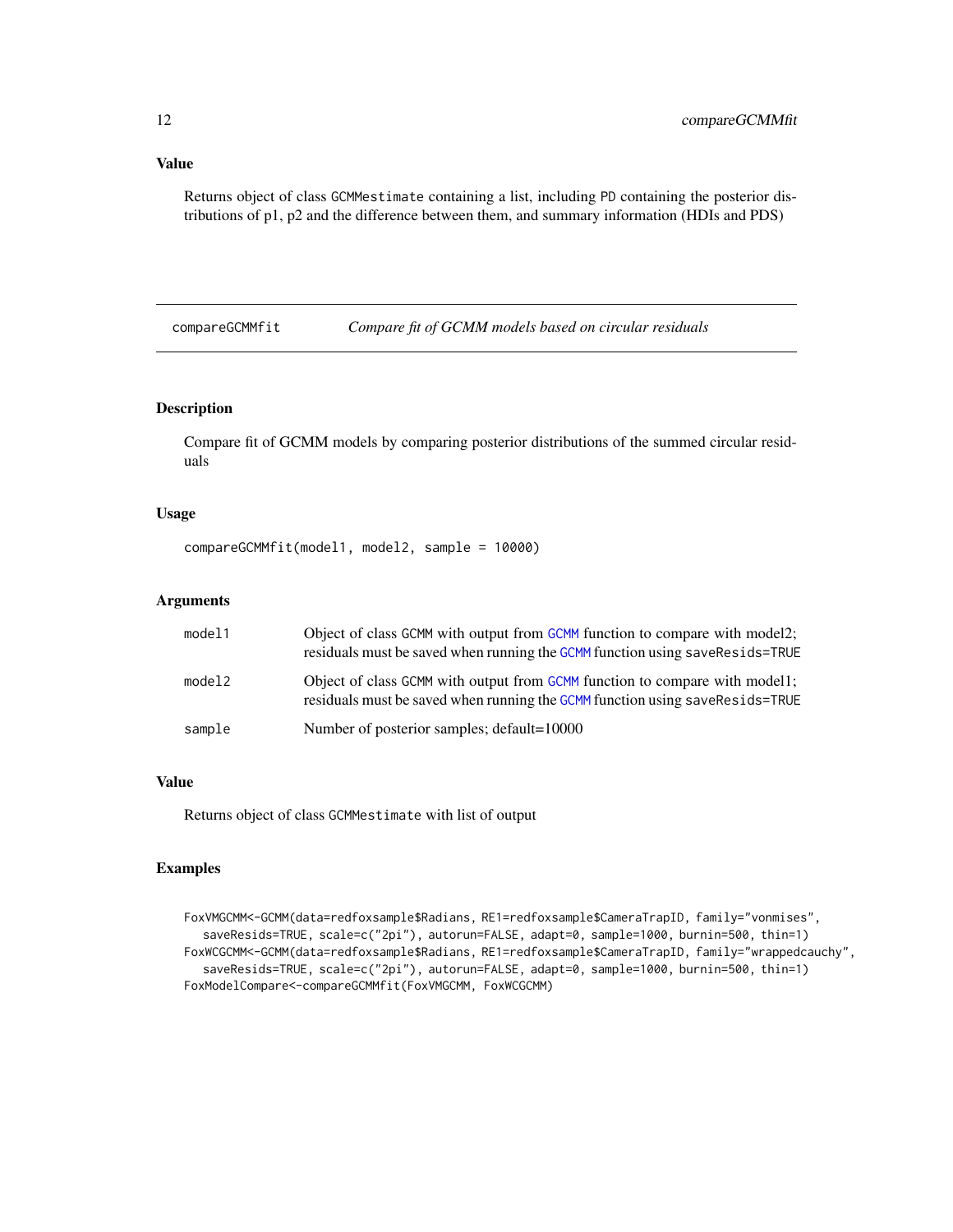<span id="page-12-0"></span>Plot of activity curves for the separate components in the circular mixture model

#### Usage

```
componentsplot(
 model,
 rug = FALSE,
 ruglwd = 2,
  1wd = 3,
  col = c("black", "grey40", "grey60", "grey80"),
  scale = "NULL",ymax = "NULL",
  \frac{1}{1}axisunits = c("radians", "sun", "solar", "time", "none"),
 xlines = TRUE
\mathcal{L}
```
# Arguments

| Model output from GCMM function, object of class GCMM                                                                                                                             |  |
|-----------------------------------------------------------------------------------------------------------------------------------------------------------------------------------|--|
| Logical argument for whether to plot a rug of the raw values. Plotting the rug<br>for the separate components requires that saveclustIDs=TRUE when running<br>GCMM. default=FALSE |  |
| Line width for rug plot                                                                                                                                                           |  |
| Line width for activity curve lines                                                                                                                                               |  |
| Character vector for colours for the activity curve lines and rug plot; must be of<br>equal length to the number of components                                                    |  |
| Scale for the plot, either "pi" (-pi, pi) or "2pi" (0, 2pi); default is that recom-<br>mended by the GCMM function                                                                |  |
| Value for upper limit of y-axis                                                                                                                                                   |  |
| Line type for activity curve                                                                                                                                                      |  |
| Scale to use for the xaxis, either "radians", "time", "solar", "sun", or "none";<br>default="radians"                                                                             |  |
| Whether to include lines on the graph for the x axis labels; default=TRUE                                                                                                         |  |
|                                                                                                                                                                                   |  |

#### Value

Plot of the separate components of the circular mixture model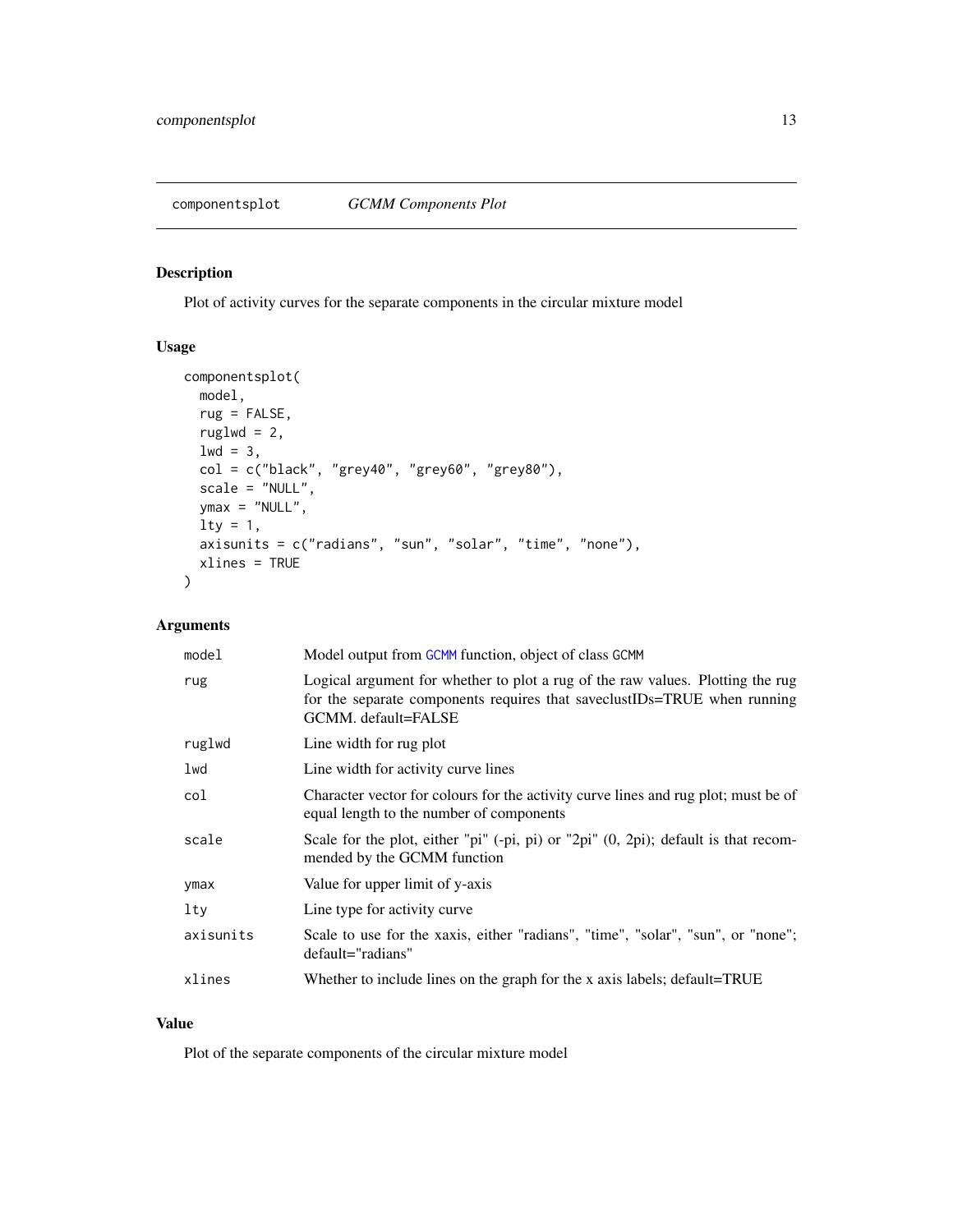# <span id="page-13-0"></span>Examples

```
FoxActivityGCMM<-GCMM(data=redfoxsample$Radians,
          RE1=redfoxsample$SamplingPeriod, family="vonmises", autorun=FALSE,
          adapt=0, sample=300, burnin=300, thin=1,n.chains=2)
       componentsplot(FoxActivityGCMM)
```
# convertRad *Convert Radians Scale*

#### Description

Converts scale of observations in radians to (0,2pi) or (-pi,pi) or hours

#### Usage

convertRad(x, to)

#### Arguments

| X  | Vector of observations in radians                                                                              |
|----|----------------------------------------------------------------------------------------------------------------|
| to | Character vector to specify conversion, either "2pi" for (0, 2pi), "pi" for (-pi, pi),<br>or "hours" for hours |

#### Value

Returns vector of observations on desired scale

#### Examples

Rad2<-convertRad(redfoxsample\$Radians,to="2pi")

exampleGCMM *Executable example of GCMM function*

# Description

Example of applying generalized circular mixed effect mixture model with activityGCMM using data included in the package

#### Usage

```
exampleGCMM()
```
#### Value

Prints message with example of GCMM function using data included in the package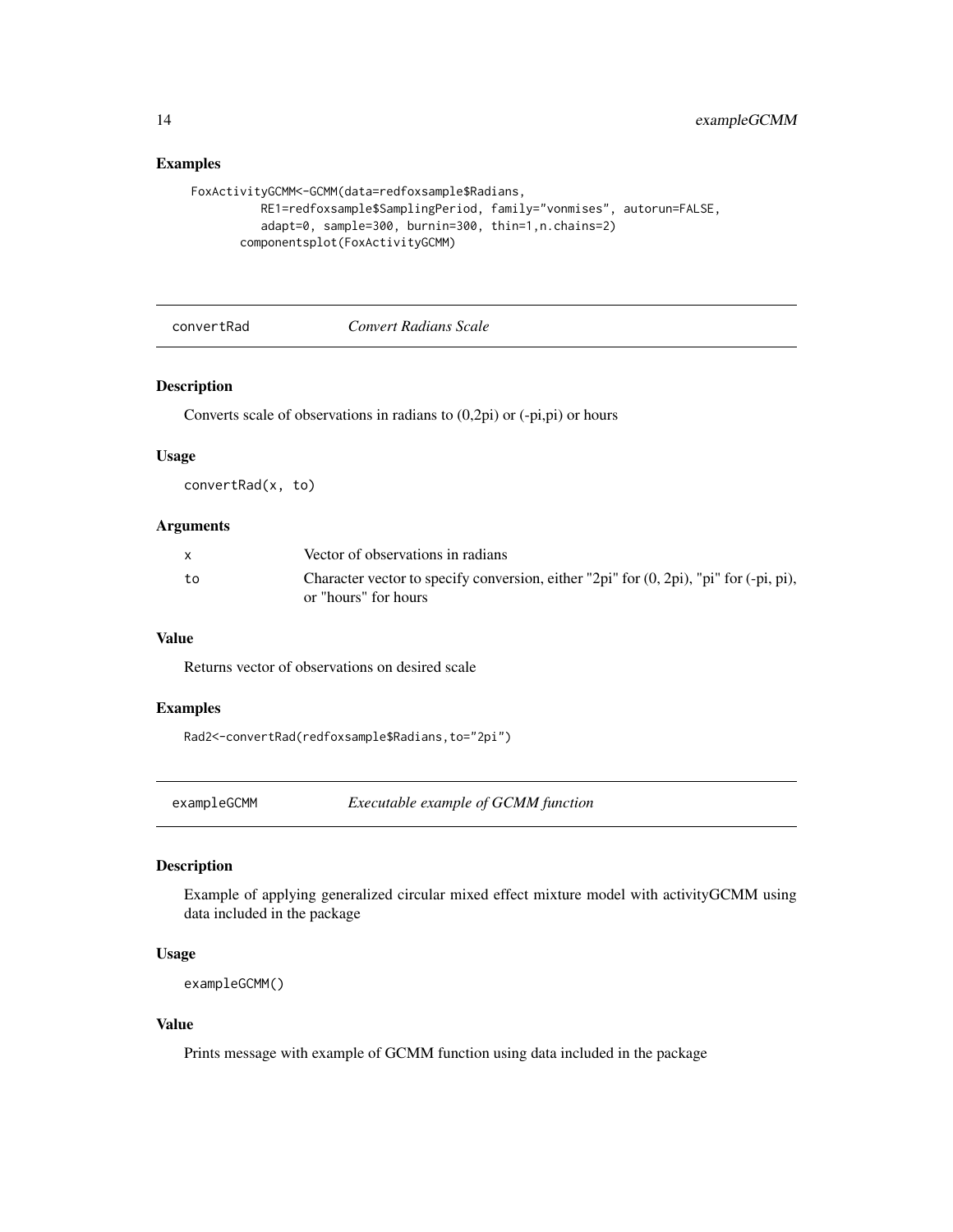# <span id="page-14-0"></span>extractparam and 15

#### Examples

{ exampleGCMM() }

extractparam *Extract parameters for posterior simulations*

#### Description

Support function that extracts parameter estimates for creating posterior simulations of activity curves

#### Usage

```
extractparam(model, x)
```
#### Arguments

| model | Object of class GCMM containing output from GCMM function |
|-------|-----------------------------------------------------------|
|       | Name of parameter to be extracted                         |

#### Value

Returns posterior samples of the parameter

<span id="page-14-1"></span>GCMM *Generalized circular mixed effect mixture (GCMM) model*

# Description

Bayesian parametric generalized circular mixed effect mixture models (GCMM) for estimating animal activity curves from camera traps and other nested data structures using JAGS. Data distributions currently supported include von Mises and wrapped Cauchy, with one or two random effects fit as random circular intercepts. The GCMM function automatically selects the number of components for the mixture model (supporting up to 4 mixture components) and runs the model in 'JAGS' through R. The number of clusters can also be manually selected. The function returns the model summary and the activity curve estimated from the circular mixture model, with additional information from the analysis provided in the output as a list of class GCMM.

Package: activityGCMM Version: 1.0.1 Date: 2021-06-06 Author: Liz AD Campbell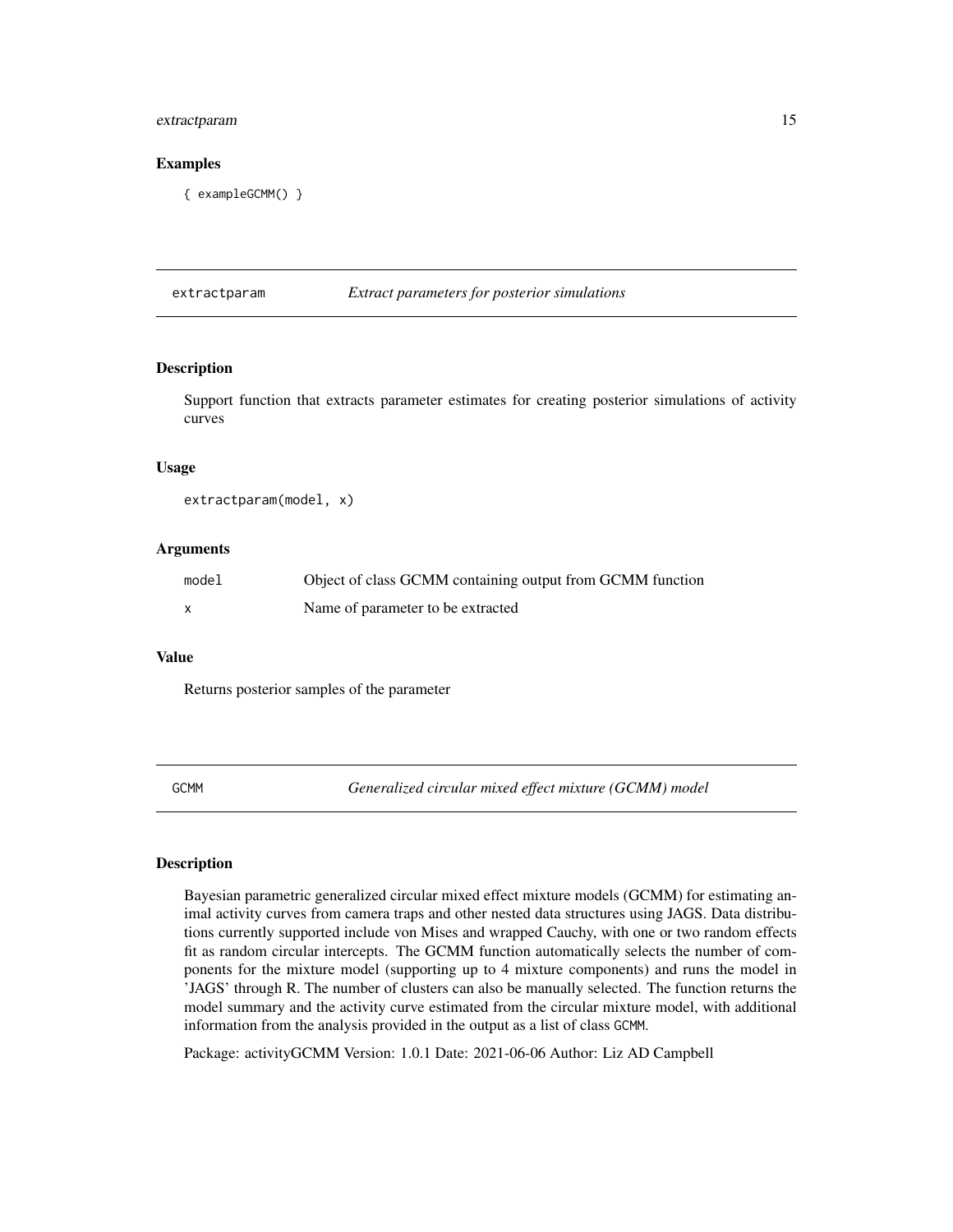# Usage

```
GCMM(
  data,
  RE1,
  RE2 = NULL,scale = "2pi",
  kmax = 15,
  family = c("vonmises", "wrappedcauchy"),
  autorum = TRUE,minESS = 5000,maxrep = 5,
  thin = 2,
  burnin = 5000,
  sample = 5000,
  adapt = 1000,n.chains = 3,
  saveREs = FALSE,
  saveResids = FALSE,
  saveclustIDs = FALSE,
  saveYExp = FALSE,
  saveJAGS = TRUE,
  Ncluster = "NULL",clustmeans = NULL
\mathcal{L}
```
# Arguments

| data            | Vector of observations in radians $(0 \text{ to } 2\text{pi})$                                                                                                                                |  |
|-----------------|-----------------------------------------------------------------------------------------------------------------------------------------------------------------------------------------------|--|
| RE1             | Vector identifying random effect for observations (e.g. camera trap ID)                                                                                                                       |  |
| RE <sub>2</sub> | Vector identifying second random effect for observations (e.g. study site, year,<br>season, sampling period)                                                                                  |  |
| scale           | Scale of observations, either 0 to 2pi $("2pi")$ or -pi to pi $("pi")$                                                                                                                        |  |
| kmax            | Maximum number to test for vonmises kappa parameter; default=15                                                                                                                               |  |
| family          | Probability distribution, either "vonmises" or "wrappedcauchy"                                                                                                                                |  |
| autorun         | Logical argument for whether to autmatically extend the analyses to achieve<br>MCMC chain convergence and a specified minimum effective sample size (ESS)<br>for all parameters; default=TRUE |  |
| minESS          | Minimum effective sample size (ESS) from the posterior distribution desired for<br>all paramerers; default=5000, though a minimum ESS of 10000 is recommended                                 |  |
| maxrep          | Maximum number of extensions of the analysis if autorun=TRUE; default=5                                                                                                                       |  |
| thin            | Thinning rate for MCMC chains, i.e. how many samples are saved. For longer<br>models, thin can be increased to reduce computer memory requirements                                            |  |
| burnin          | If autojags=FALSE, the burnin for the MCMC chains which are not saved; de-<br>fault= $5000$                                                                                                   |  |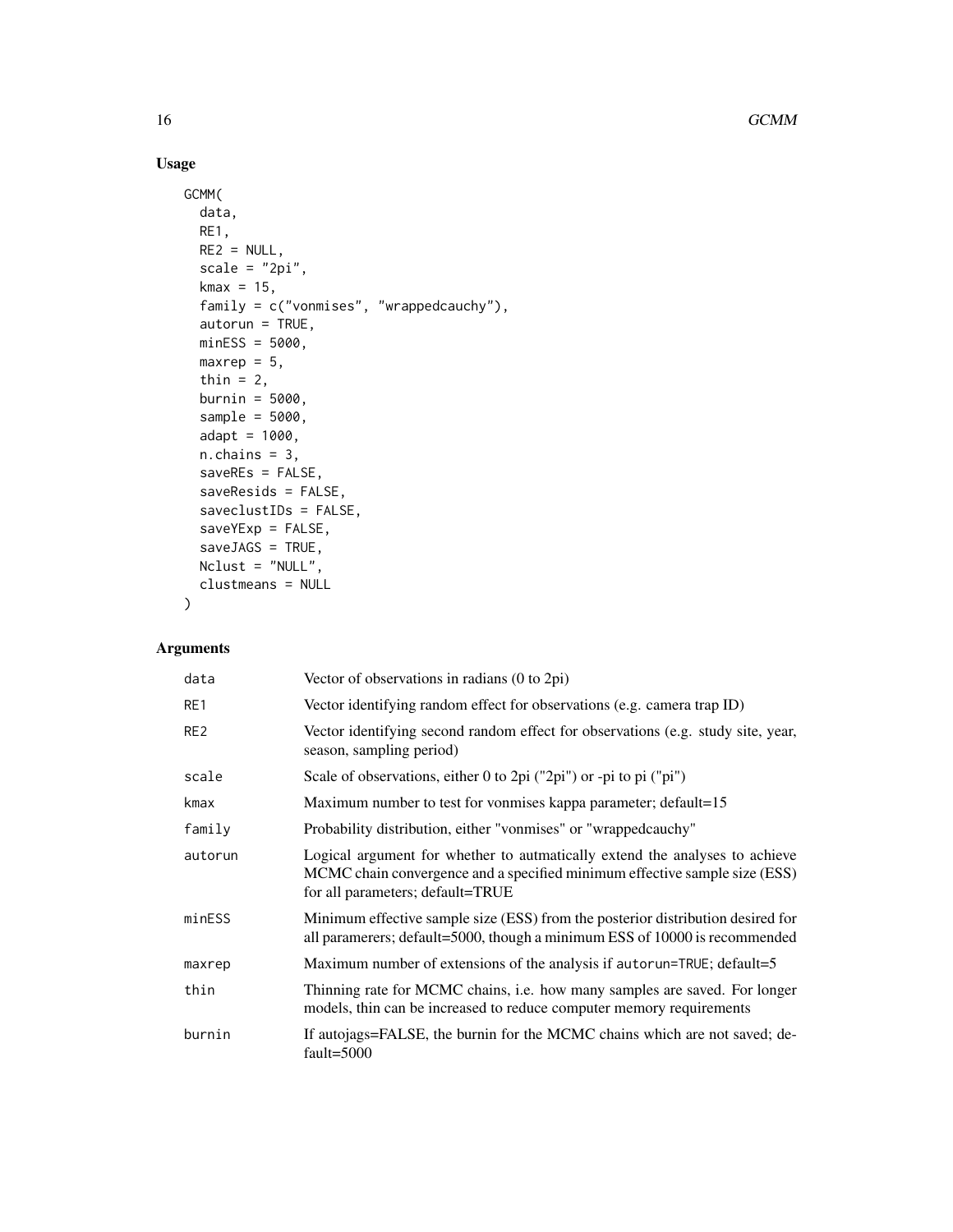#### <span id="page-16-0"></span> $GCMM$  17

| sample       | If autojags=FALSE, the number of MCMC samples per chain (which is multi-<br>plied by thin); $default=10000$                                                               |
|--------------|---------------------------------------------------------------------------------------------------------------------------------------------------------------------------|
| adapt        | adaptation to use for MCMC chains; default=1000                                                                                                                           |
| n.chains     | number of MCMC chains; default=3                                                                                                                                          |
| saveREs      | Whether random intercepts are saved in output; recommended to save only one<br>of saveREs, saveResids or saveYExp at one time due to memory limitations                   |
| saveResids   | Whether model residuals are saved in output; recommended to save only one of<br>saveREs, saveResids or saveYExp at one time due to memory limitations                     |
| saveclustIDs | Whether to save component cluster identification for the data points; default=FALSE                                                                                       |
| saveYExp     | Whether expected Y values based on model are saved in output; recommended<br>to save only one of saveREs, saveResids or saveYExp at one time due to memory<br>limitations |
| saveJAGS     | Logical argument of whether to save runjags output; default=FALSE                                                                                                         |
| Nclust       | Number of components for mixture models; if not provided, the function will<br>estimate the number of clusters; if provided, values must be provided for clust-<br>means  |
| clustmeans   | A vector equal in length to Nclust of the potential means for each component in<br>the mixture models                                                                     |

# Details

The number of clusters is automatically selected based on a Bayesian linear finite normal mixture model via the mclust package. The Bayesian parametric GCMM is fit using 'JAGS' through R using the runjags package.

#### Value

Returns object of class GCMM which is a list containing analysis results and details. A plot of the estimated activity curve from the mixed effect mixture model is printed.

output GCMM model output summary

GCMMmixture Vectors of simulated values from mixture model

GCMMcomponents Vectors of simulated values from each component in the mixture model

runjags GCMM model output from JAGS of class runjags from runjags package; see [run.jags](#page-0-0)

#### Author(s)

Liz AD Campbell

#### Examples

```
data(redfoxsample)
FoxActivityGCMM<-GCMM(data=redfoxsample$Radians, RE1=redfoxsample$SamplingPeriod,
    scale=c("2pi"), family="vonmises", autorun=FALSE,
    adapt=0, sample=300, burnin=300, thin=1,n.chains=2 )
```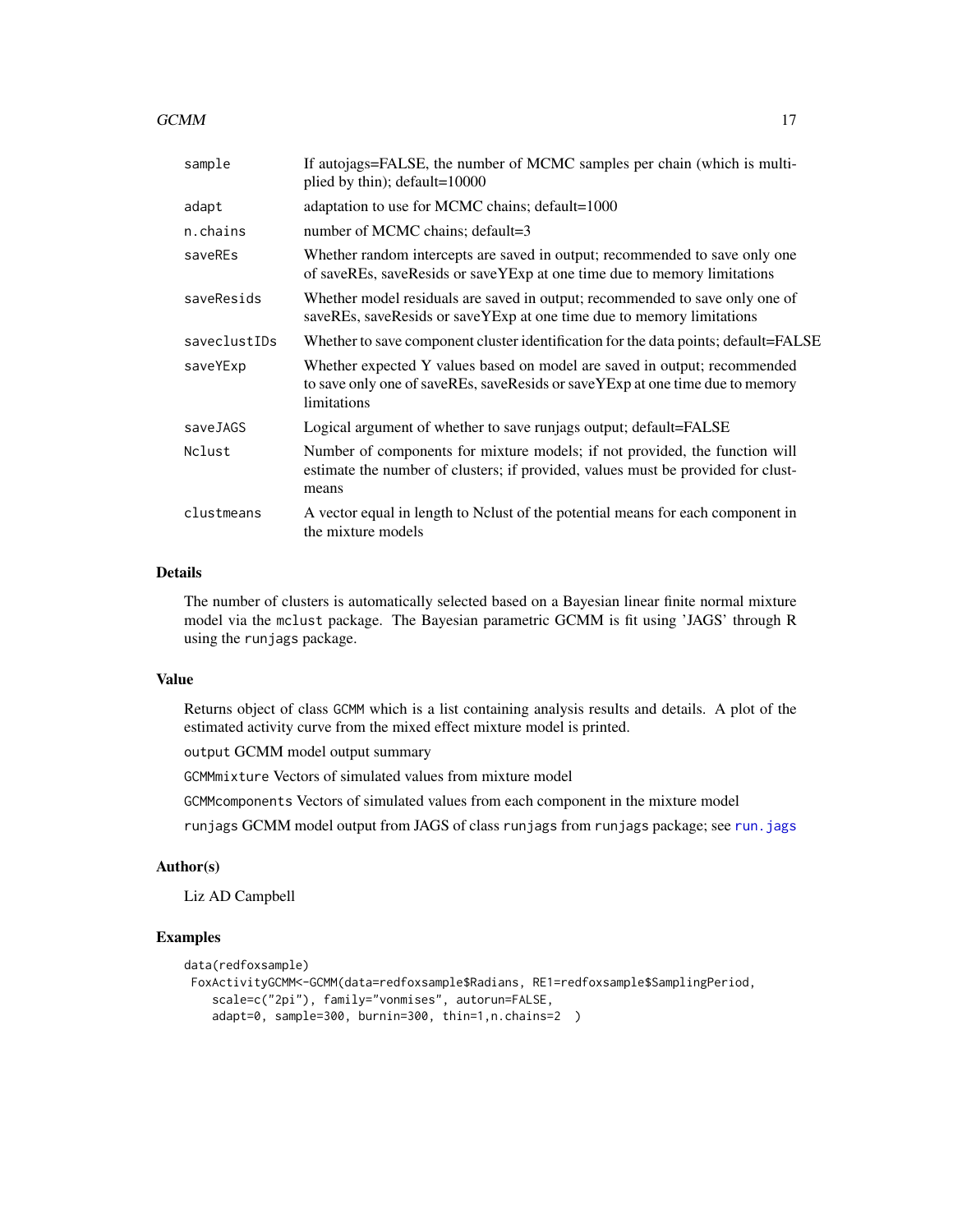<span id="page-17-0"></span>

Calculates predicted activity probability density from GCMM model at a specific time point

#### Usage

GCMMpdens(model, timepoint, HDI = TRUE, sample = 1000, scale = "2pi")

# Arguments

| model     | Object of class GCMM with output from GCMM function                         |
|-----------|-----------------------------------------------------------------------------|
| timepoint | Time point for which to predict activity probability density                |
| HDI       | Logical argument for whether to calculate 95% HDI; default=TRUE             |
| sample    | Number of posterior samples from which to build HDI; default=1000           |
| scale     | Scale of the data, either "2pi" for 0,2pi or "pi" for -pi,pi; default="2pi" |

#### Value

Returns numeric vector of estimated probability density if HDI=FALSE or posterior probability distribution if HDI=TRUE

# Description

Plot mean GCMM activity curve with peak activity time from [activityHPD](#page-2-1) function

#### Usage

```
GCMMpeaksplot(x, scale = "2pi", ymax = "NULL")
```
#### Arguments

| $\mathsf{X}$ | Object of class GCMMestimate with output from activityHPD function                                 |  |  |
|--------------|----------------------------------------------------------------------------------------------------|--|--|
| scale        | Scale for plotting the activity curve, either "2pi" for 0,2pi or "pi" for -pi,pi;<br>default="2pi" |  |  |
| ymax         | Value for upper limit of y axis                                                                    |  |  |

# Value

No return value; prints plot activity curve and peak activity time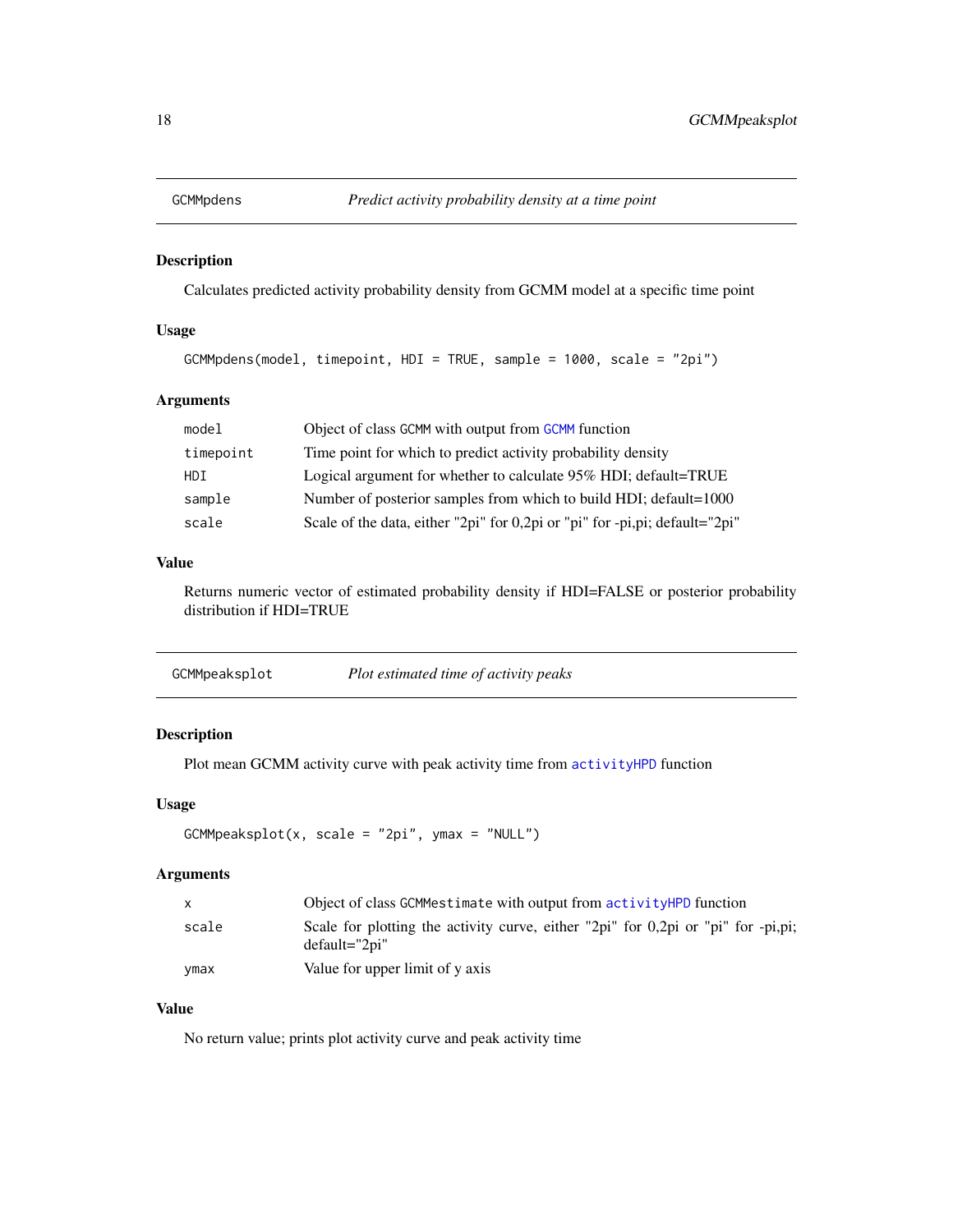<span id="page-18-0"></span>

Conduct posterior predictive check (PPC) by simulating data from fitted GCMM model and plotting against observed data

#### Usage

GCMMppc(model, YExp = NULL, clustID = NULL)

# Arguments

| model   | Object of class GCMM with output from GCMM function; if YExp and clustIDs are<br>not provided as vectors, the GCMM model must contain this information using<br>the arguments saveYExp=TRUE and saveclustIDs=TRUE |
|---------|-------------------------------------------------------------------------------------------------------------------------------------------------------------------------------------------------------------------|
| YExp    | Vector of YExp values from GCMM function; see also GCMM                                                                                                                                                           |
| clustID | Vector of clustID values from GCMM function: see also GCMM                                                                                                                                                        |

#### Value

Returns vector of simulated values and prints plot of simulated and raw values

#### Examples

```
FoxGCMMPPC<-GCMM(data=redfoxsample$Radians, RE1=redfoxsample$CameraTrapID, family="vonmises",
  saveclustIDs=TRUE, saveYExp=TRUE,
  scale=c("2pi"), autorun=FALSE, adapt=0, sample=300, burnin=300, thin=1)
FoxPPC<-GCMMppc(FoxGCMMPPC)
```

|  | GCMMprob |  |
|--|----------|--|
|--|----------|--|

**Probability of Activity during Time Period** 

#### Description

Calculate activity probability estimates from a GCMM model during a specific period of time

#### Usage

```
GCMMprob(model, timestart, timeend, sample = 1000)
```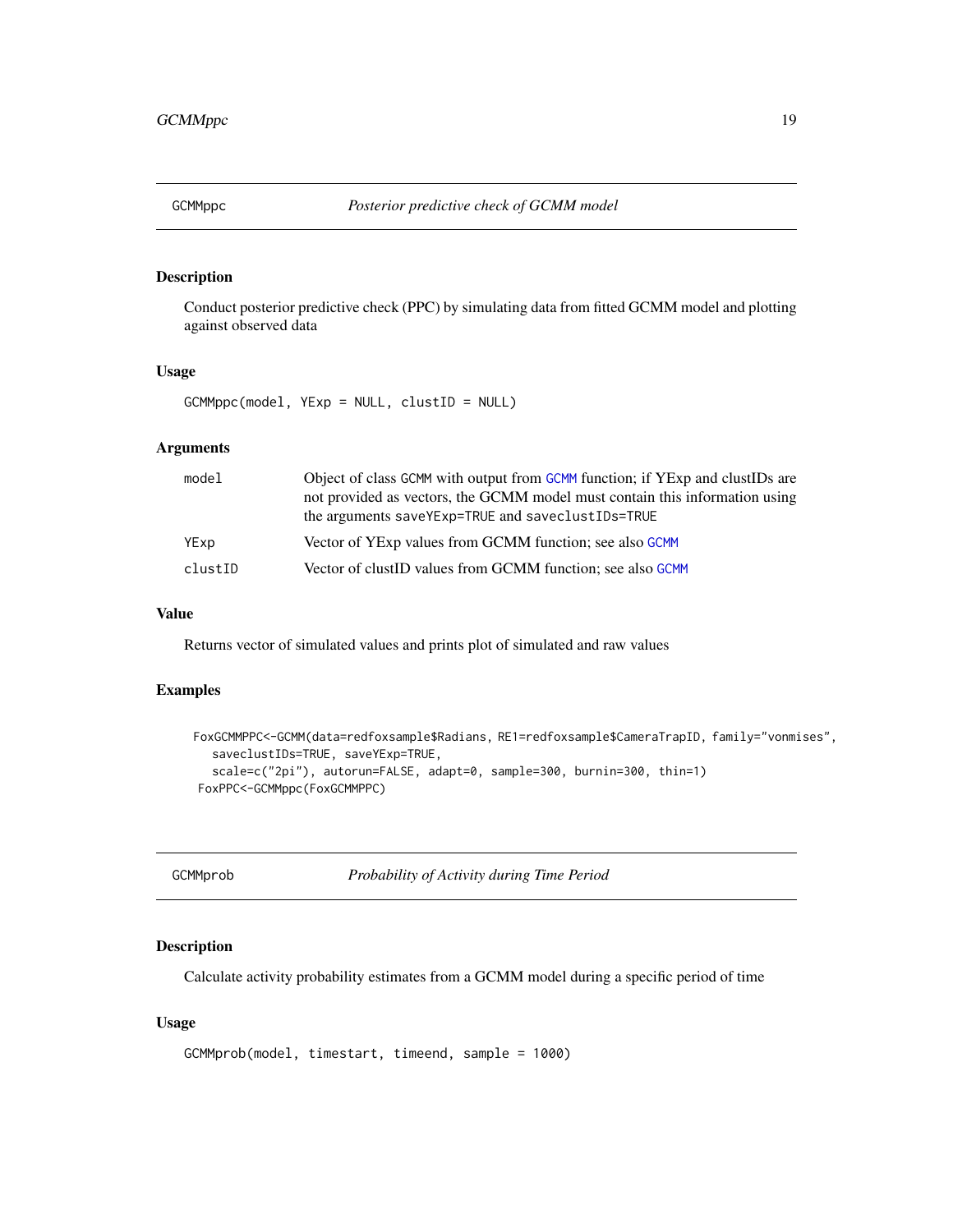# <span id="page-19-0"></span>Arguments

| model     | Object of class GCMM with output from GCMM function                       |
|-----------|---------------------------------------------------------------------------|
| timestart | Start of time period (in radians)                                         |
| timeend   | End of time period (in radians)                                           |
| sample    | Number of posterior samples from which to calculate the HDI; default=1000 |

#### Value

Returns object of class GCMMestimate containing list with summary of output with mean and 95% HDI and the posterior distribution of predicted activity probability

GCMMsims *Create GCMM simulations*

# Description

Support function that creates posterior simulations of GCMM activity curves

#### Usage

GCMMsims(PD, s)

# Arguments

| - PD | Posterior samples of GCMM parameters; output from GCMM simsparams func-<br>tion |
|------|---------------------------------------------------------------------------------|
| - 8  | Index value for running simulations                                             |

#### Value

Returns a vector of data simulated from the GCMM mixture

GCMMsimsparams *Extract GCMM parameters for running GCMM simulations*

# Description

Support function that extracts posterior samples of GCMM parameters for posterior simulations of GCMM activity curves

#### Usage

GCMMsimsparams(model, sample)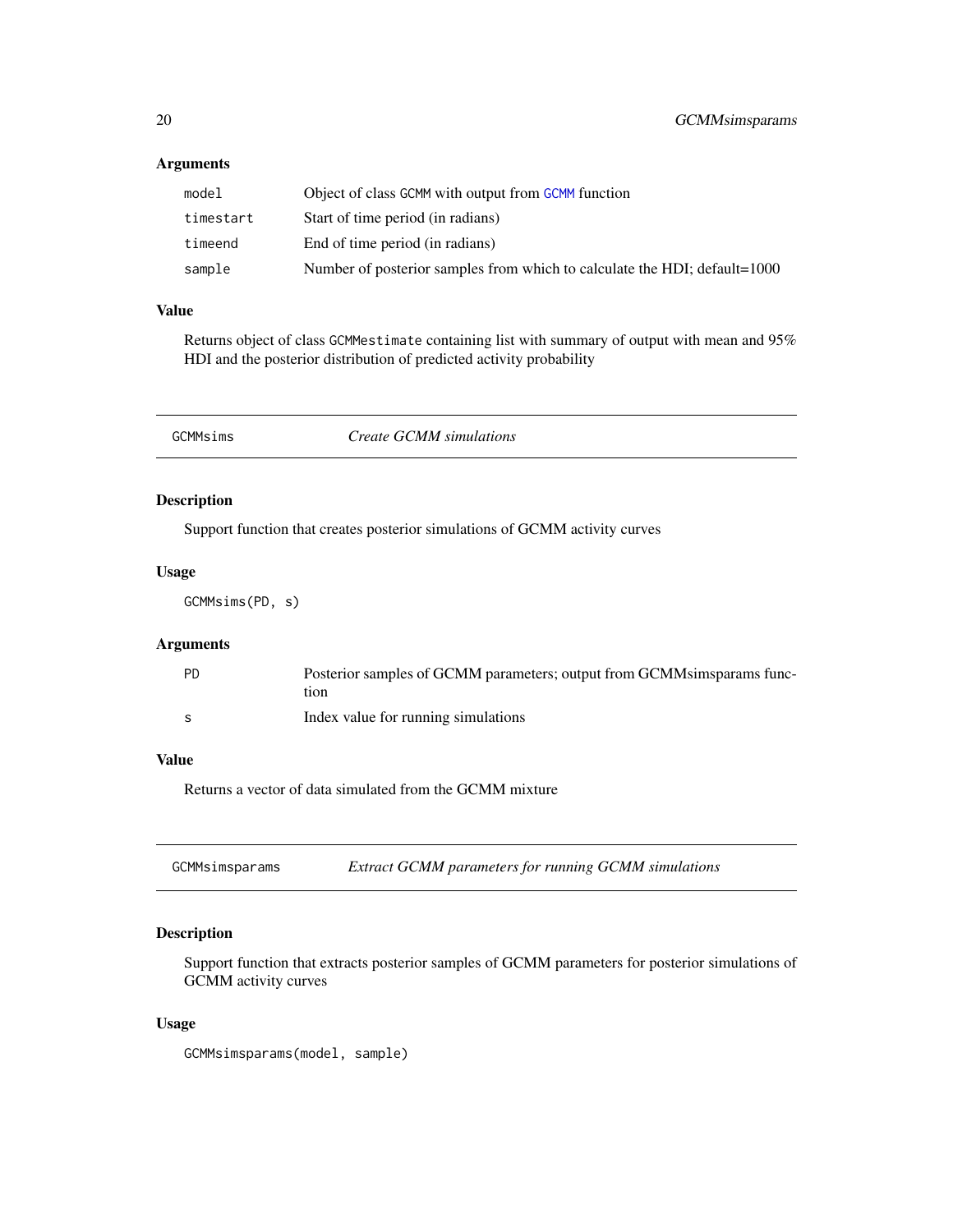#### <span id="page-20-0"></span> $HDI$  21

# Arguments

| model  | Object of class GCMM containing output from GCMM function |
|--------|-----------------------------------------------------------|
| sample | Number of posterior samples                               |

# Value

Returns a vector posterior draws

# $Calculate$  highest density interval

# Description

Calculates the highest density interval

# Usage

 $HDI(x, prob = 0.95)$ 

# Arguments

| X    | Vector of data                                 |
|------|------------------------------------------------|
| prob | Value for probability mass of HDI; default=95% |

#### Value

Returns matrix of the mean and upper and lower bounds of the HDI

HPDoverlap *Activity HPD Overlap*

Description

Calculate whether there is overlap between two HPDs, the amount of overlap, and the probability of activity during the HPD of the other

# Usage

```
HPDoverlap(model1, model2, prob = 0.5, sample = 1000, scale = "2pi")
```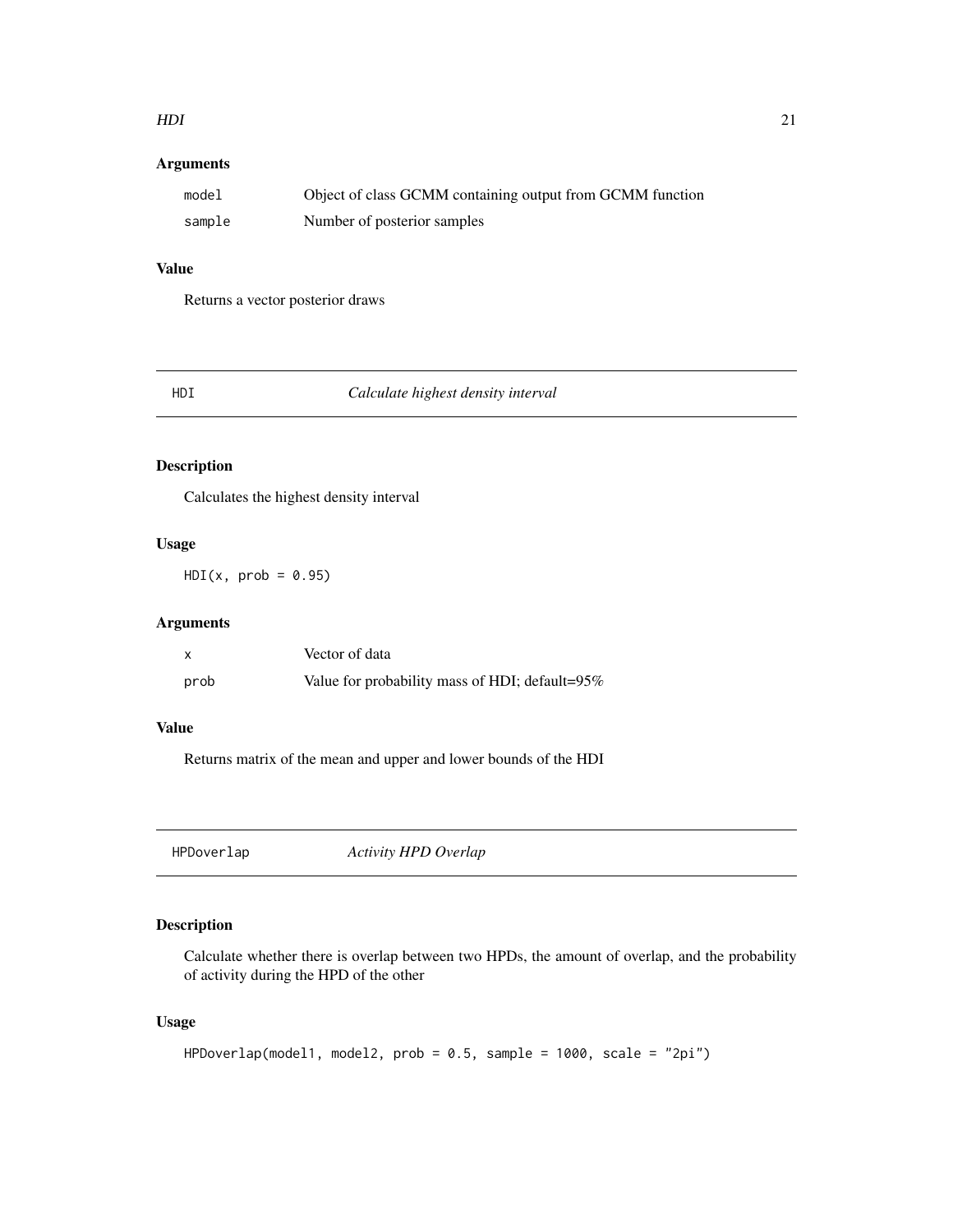#### <span id="page-21-0"></span>Arguments

| model1 | Object of class GCMM with output from GCMM function                                                  |
|--------|------------------------------------------------------------------------------------------------------|
| model2 | Object of class GCMM with output from GCMM function                                                  |
| prob   | Value of probability density mass for activity HPD; default=0.50                                     |
| sample | Number of posterior samples for calculating 95% HDI; default=1000                                    |
| scale  | Scale for plotting the activity curve, either "2pi" for 0,2pi or "pi" for -pi,pi;<br>$default="2pi"$ |

#### Value

Returns object of class GCMMestimate containing list of posterior distributions and summary information of mean and 95% HDI

| Sample data of camera trap observations of humans<br>humanssample |  |
|-------------------------------------------------------------------|--|
|-------------------------------------------------------------------|--|

#### Description

Example dataset for fitting circular mixed effect mixture models with activityGCMM package

#### Usage

humanssample

# Format

Dataframes with 3 variables Radians Time of observations, in radians (0 to 2pi) CameraTrapID Variable identifying camera traps SamplingPeriod Variable identifying sampling period during which camera traps were recording

#### Details

Sample data of camera trap observations of humans

# Source

\ Campbell L.A.D. 2017

#### Examples

```
data(humanssample)
## Not run: GCMM(data=humanssample$Radians, RE1=humanssample$SamplingPeriod,
    scale=c("2pi"), family="vonmises", autojags=TRUE, thin=3)
## End(Not run)
```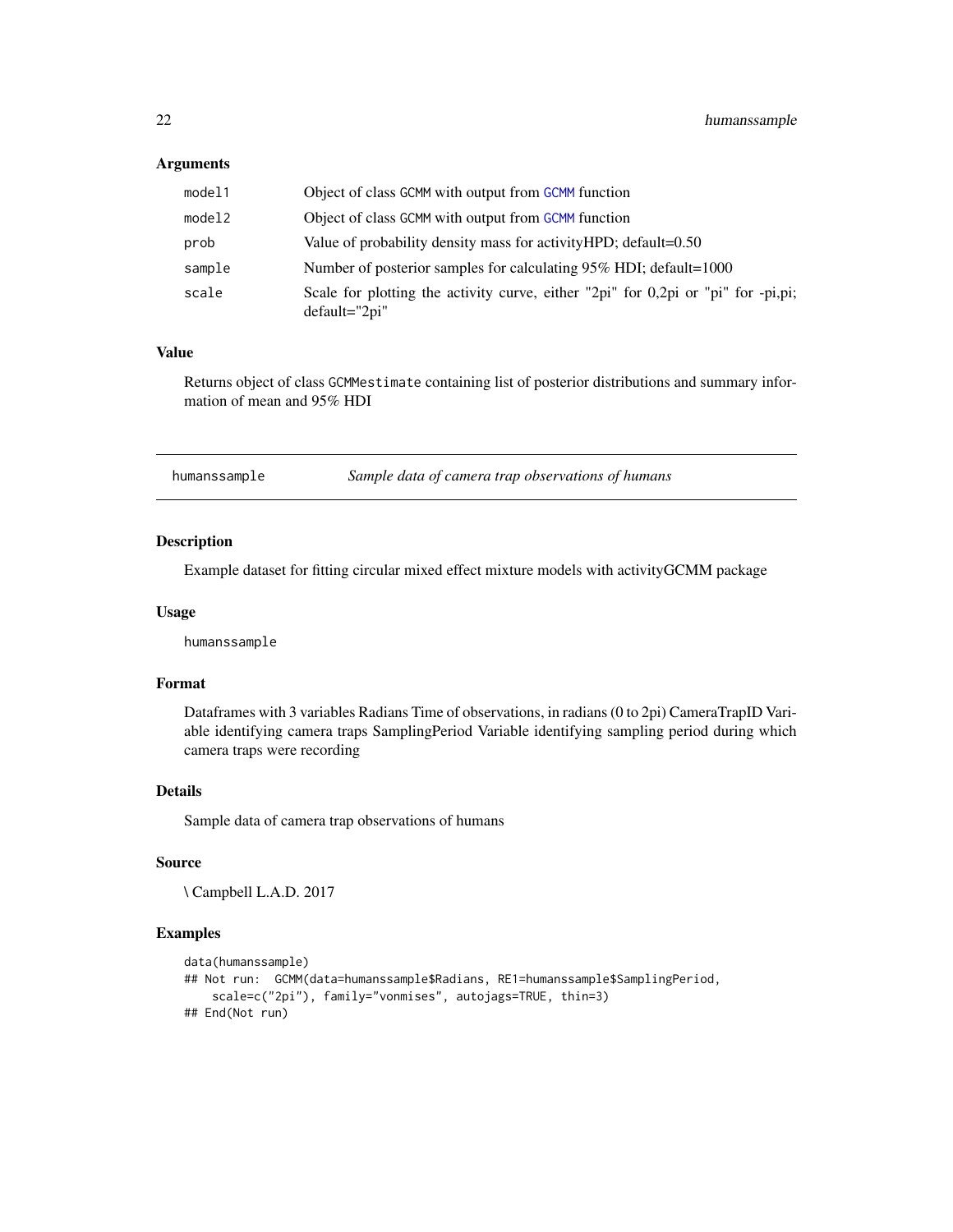# <span id="page-22-0"></span>mixtureplot *GCMM Mixture Plot*

# Description

Plot of estimated activity curve from the circular mixture model

# Usage

```
mixtureplot(
 model,
 rug = FALSE,
  ruglwd = 2,
  1wd = 3,scale = "NULL",
 ymax = "NULL",
 col = "black",
 lty = 1,axisunits = c("radians", "time", "sun", "solar", "none"),
 xlines = TRUE
\mathcal{L}
```
# Arguments

| model     | Model output from GCMM function, object of class GCMM                                                                                                                                           |
|-----------|-------------------------------------------------------------------------------------------------------------------------------------------------------------------------------------------------|
| rug       | Logical argument for whether to plot a rug of the raw values. Plotting the rug for<br>the separate components requires that saveclustIDs=TRUE when running GCMM<br>or updateGCMM. default=FALSE |
| ruglwd    | Line width for rug plot                                                                                                                                                                         |
| lwd       | Line width for activity curve.                                                                                                                                                                  |
| scale     | Scale for the plot, either "pi" (-pi, pi) or "2pi" (0, 2pi); default is that recom-<br>mended by the GCMM function                                                                              |
| ymax      | Value to use as y-axis maximum                                                                                                                                                                  |
| col       | Line colour for plot                                                                                                                                                                            |
| $1$ ty    | Line type for activity curve.                                                                                                                                                                   |
| axisunits | Scale to use for the xaxis, either "radians", "time", "solar", "sun", or "none";<br>default="radians"                                                                                           |
| xlines    | Whether to include lines on the graph for the x axis labels; default=TRUE                                                                                                                       |

#### Value

Prints mixture plot of the estimated activity curve from the circular mixture model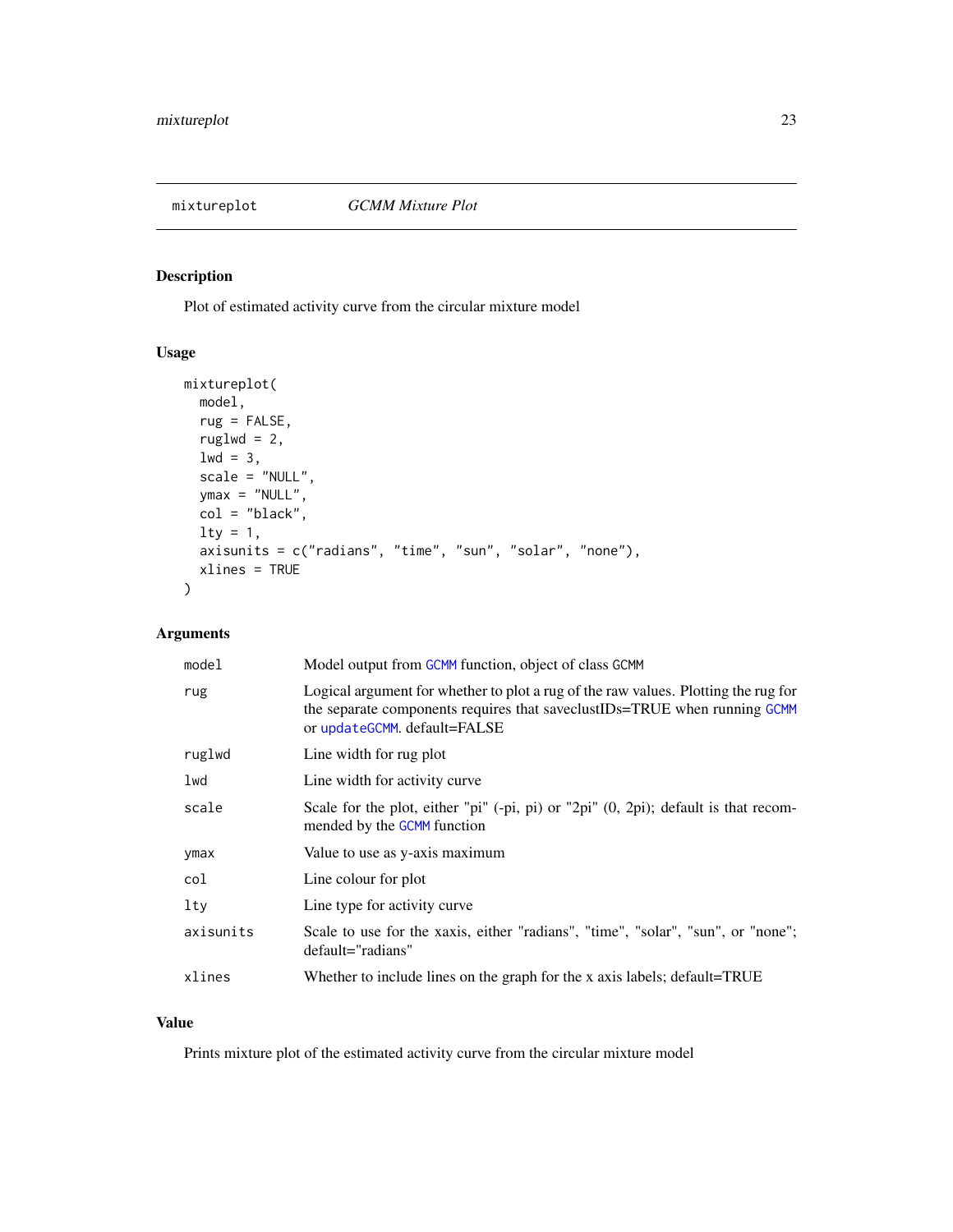# Examples

```
FoxActivityGCMM<-GCMM(data=redfoxsample$Radians,
            RE1=redfoxsample$SamplingPeriod, family="vonmises", autorun=FALSE,
             adapt=0, sample=300, burnin=300, thin=1, n.chains=2)
          mixtureplot(FoxActivityGCMM)
```

```
mode Mode
```
# Description

Returns the mode of a vector

# Usage

mode(x)

#### Arguments

x Vector of data

#### Value

Returns the mode of x

#### multiplot *Plot multiple GCMM activity curves*

# Description

Plot of multiple GCMM activity curves

# Usage

```
multiplot(
  models,
 ymax = "NULL",
  scale = "2pi",
  1wd = 3,
  type = c("mixture", "components"),
  lty = c(1, 2, 3, 4, 5),col = c("grey15", "grey40", "grey55", "grey70"),
  axisunits = c("radians", "sun", "solar", "time", "none"),
  xlines = TRUE
\mathcal{E}
```
<span id="page-23-0"></span>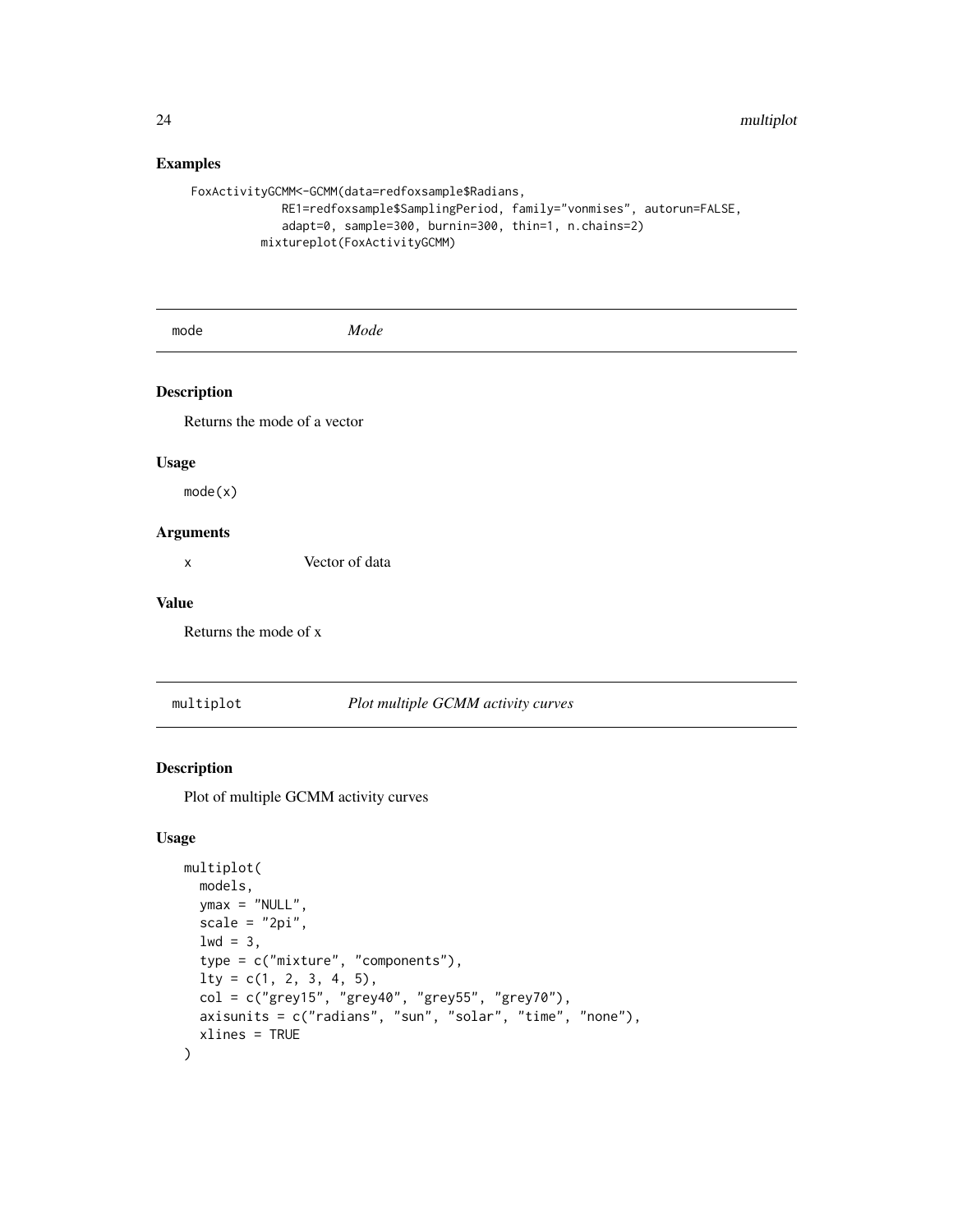#### <span id="page-24-0"></span>PDS 25

# Arguments

| models    | List of one or more objects of class GCMM containing output from the GCMM func-                                         |
|-----------|-------------------------------------------------------------------------------------------------------------------------|
|           | tion                                                                                                                    |
| ymax      | Value for upper limit of y-axis                                                                                         |
| scale     | Scale for the plot, either "pi" $(-pi, pi)$ or "2pi" $(0, 2pi)$ ; default is that recom-<br>mended by the GCMM function |
| lwd       | Value for the width of the lines for the activity curves                                                                |
| type      | Type of activity plots, either "mixture" for mixture plots (default) or "compo-<br>nents" for components plots          |
| lty       | Vector of line types to use for the activity curves                                                                     |
| col       | Vector of colours to use for the activity curve lines in the plot                                                       |
| axisunits | Scale to use for the xaxis, either "radians", "time", "solar", "sun", or "none";<br>default="radians"                   |
| xlines    | Whether to include lines on the graph for the x axis labels; default=TRUE                                               |

# Value

Prints plot

# Examples

FoxActivityGCMM<-GCMM(data=redfoxsample\$Radians, RE1=redfoxsample\$SamplingPeriod, family="vonmises", autorun=FALSE, adapt=0, sample=300, burnin=300, thin=1, n.chains=2) HumanActivityGCMM<-GCMM(data=humanssample\$Radians, RE1=humanssample\$SamplingPeriod, family="vonmises", autorun=FALSE, adapt=0, sample=300, burnin=300, thin=1, n.chains=2) multiplot(models=list(FoxActivityGCMM,HumanActivityGCMM))

**Posterior distribution summaries and support** 

# Description

Calculates the proportion  $> 0, < 0$ , and posterior distribution support (PDS)

# Usage

PDS(x)

# Arguments

x Vector of data

# Value

Returns matrix with data summary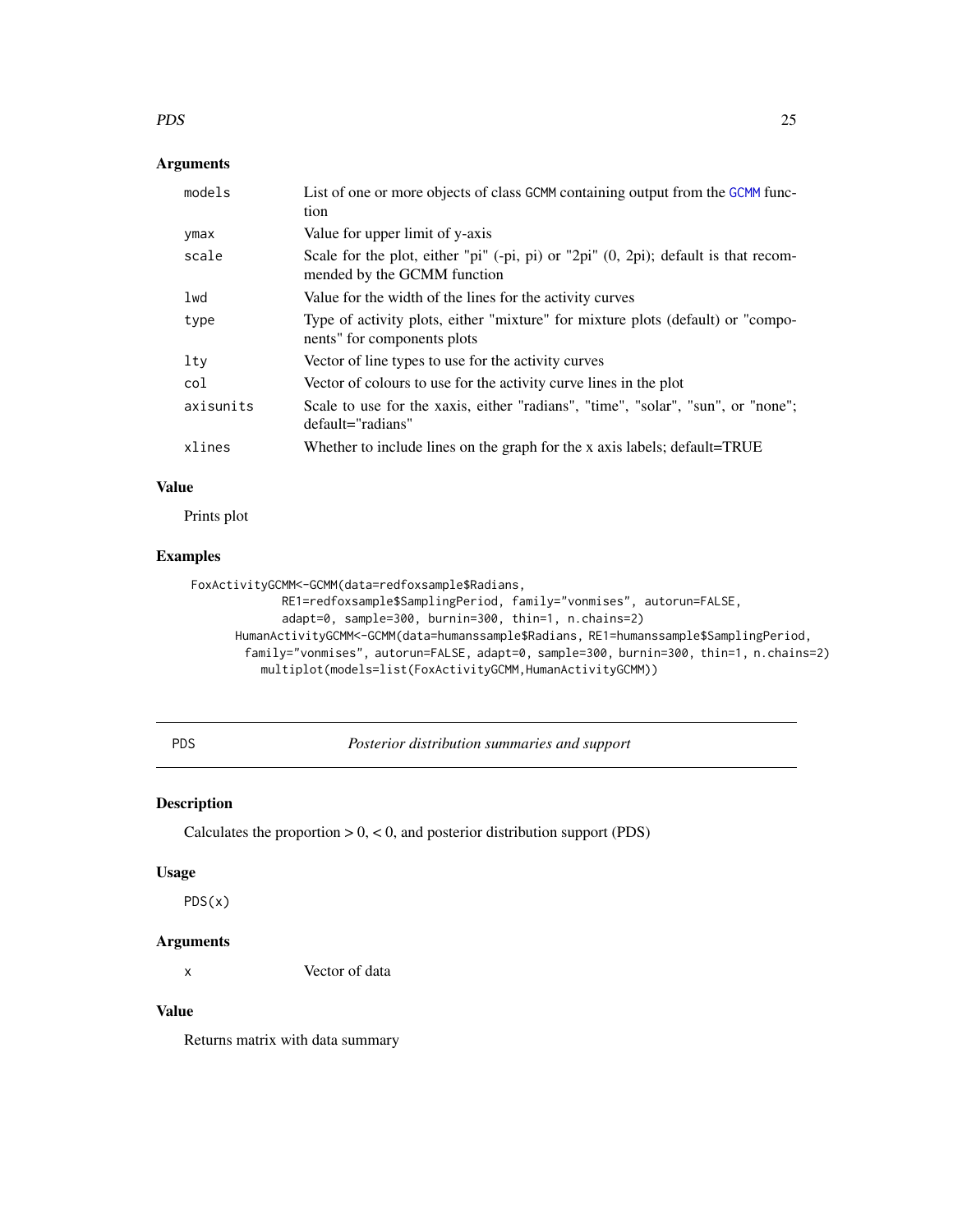<span id="page-25-0"></span>

Plot of posterior samples of estimated number of activity peaks from [activityHPD](#page-2-1) function

# Usage

```
peaksPDplot(x, col = "cyan4")
```
# Arguments

|     | Object of class GCMMestimate with output from activityHPD function |
|-----|--------------------------------------------------------------------|
| col | Colour for plot                                                    |

#### Value

No return value; prints histogram plot of posterior estimates

# Description

Plot GCMM activity curve with activityHPDs

# Usage

```
plotactivityHPD(
 model,
 prob = c(0.75, 0.5, 0.25),
 col = c("lightseagreen", "aquamarine3", "aquamarine"),
  scale = "2pi",
 ymax = "NULL",
 axisunits = "radians"
\mathcal{L}
```
#### Arguments

| model     | Object of class GCMM with output from GCMM function                                                  |
|-----------|------------------------------------------------------------------------------------------------------|
| prob      | Vector of values of probability density mass for activity HPD; default= $c(0.50, 0.25)$              |
| col       | Vector of colours for plot                                                                           |
| scale     | Scale for plotting the activity curve, either "2pi" for 0,2pi or "pi" for -pi,pi;<br>$default="2pi"$ |
| ymax      | Value for upper limit of y axis                                                                      |
| axisunits | Units for x axis, either "radians", "time", "solar", "sun", or "none"; default="radians"             |
|           |                                                                                                      |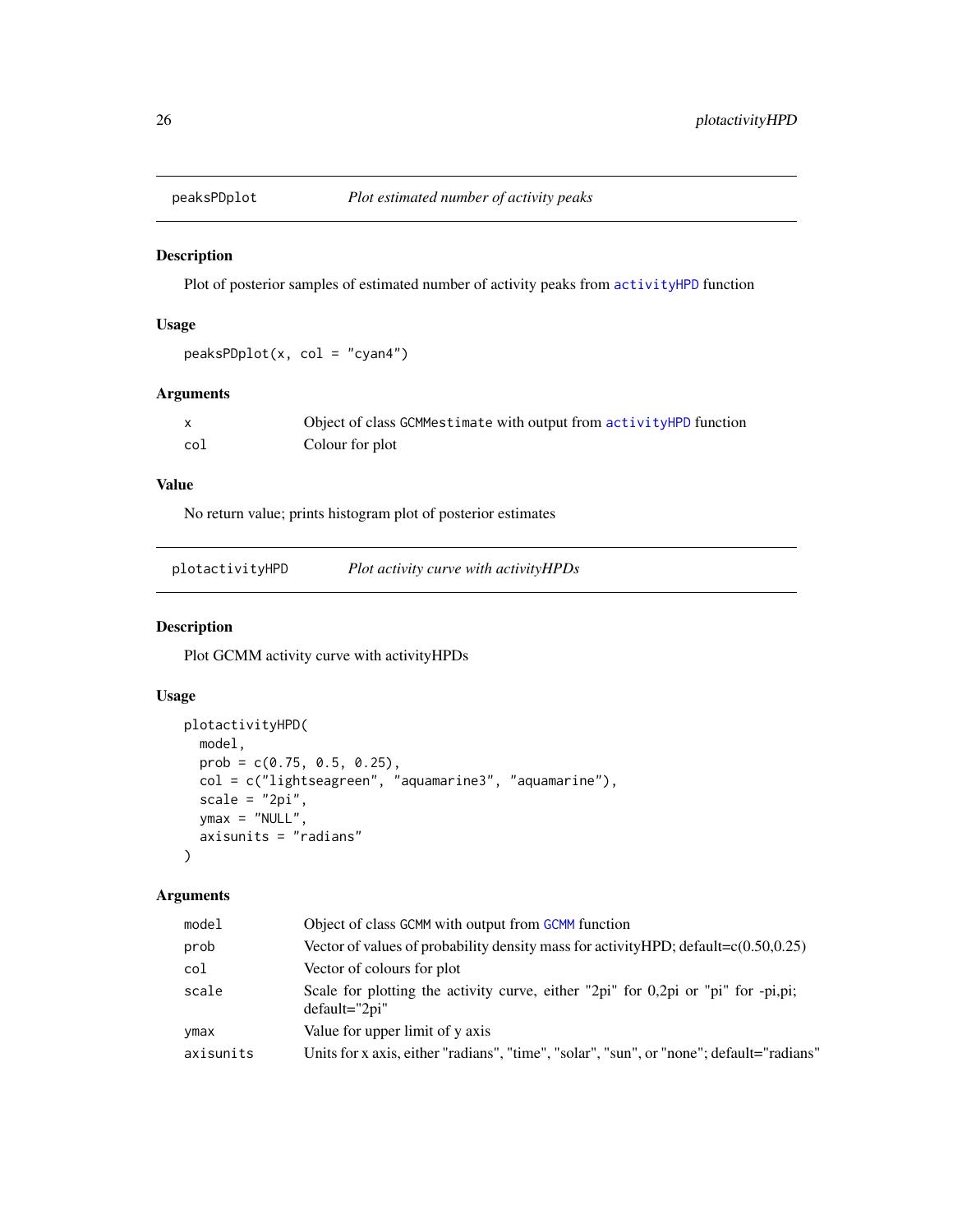# <span id="page-26-0"></span>Value

No return value; prints plot of activity curve with activityHPDs

plotGCMMsamples *Plot GCMM Activity Curve Posterior Samples*

# Description

Plot GCMM activity curve posterior samples for visualizing estimate uncertatinty

#### Usage

```
plotGCMMsamples(
 model,
 sample = 100,
 scale = "NULL",
 ymax = "NULL",plotmean = TRUE,
 RGB = c(200, 200, 200),
 alpha = 0.05,
 axisunits = "radians",
 lines = TRUE,
 cex.axis = 0.8)
```
# Arguments

| model      | Object of class GCMM with output from GCMM function                                                                                                   |
|------------|-------------------------------------------------------------------------------------------------------------------------------------------------------|
| sample     | Number of posterior samples to plot; default=100                                                                                                      |
| scale      | Scale for which to plot the activity curve, either "pi" for -pi, pi or "2pi" for 0,<br>2pi; default is that which is recommended by the GCMM function |
| ymax       | Value to use as upper limit for y-axis                                                                                                                |
| plotmean   | Logical argument for whether to plot activity curve from posterior distribution<br>mean; default=TRUE                                                 |
| <b>RGB</b> | Vector of RBG values for line colour                                                                                                                  |
| alpha      | Value for line transparency, between 0 (completely transparent) to 1 (completely<br>opaque); $default=0.05$                                           |
| axisunits  | Scale to use for the xaxis, either "radians", "time", "solar", "sun", or "non";<br>$default="radians"$                                                |
| lines      | Whether to include lines on the graph for the x axis labels; default=TRUE                                                                             |
| cex.axis   | Font size for axis labels                                                                                                                             |

# Value

No return value; prints plot of activity curve posterior samples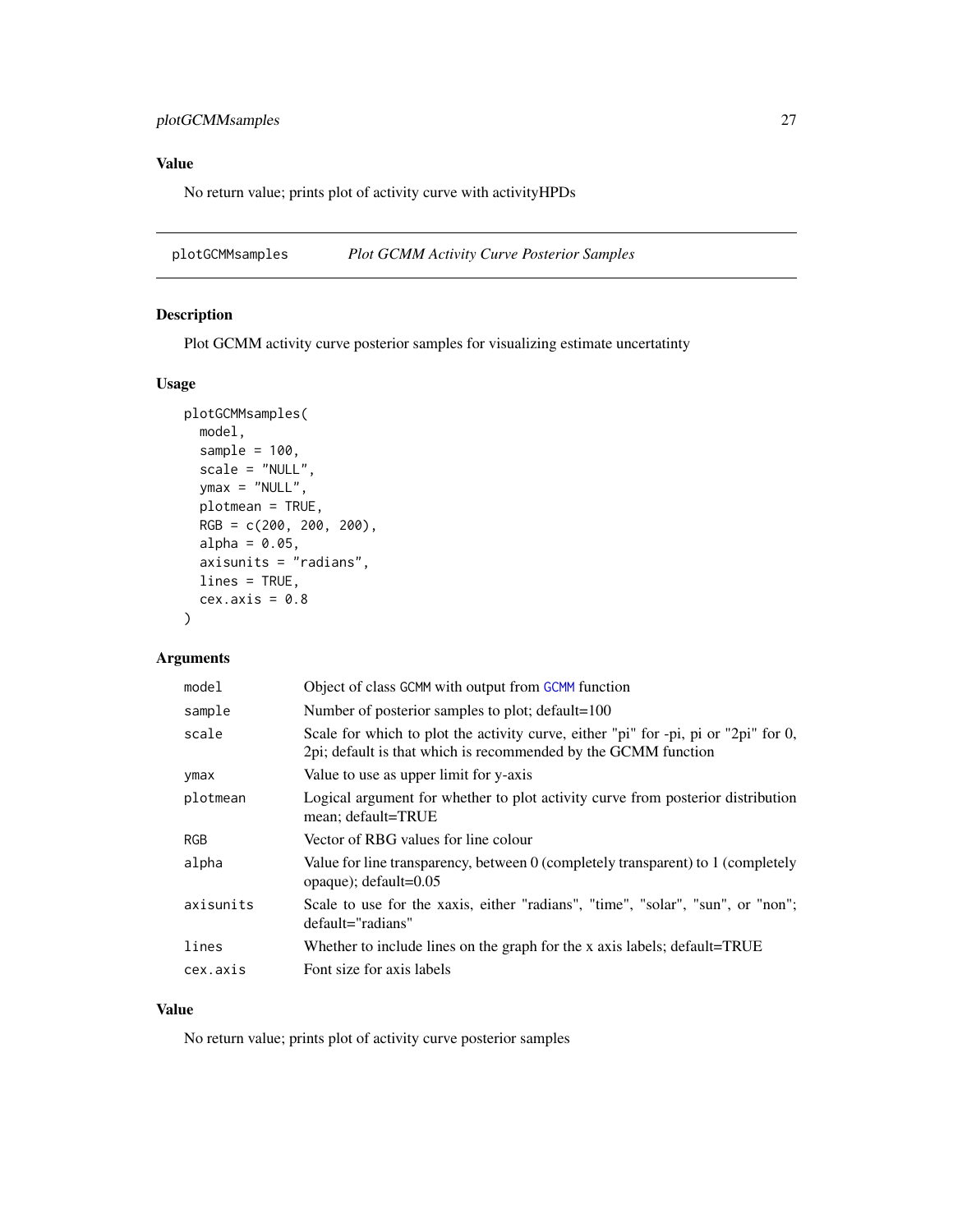<span id="page-27-0"></span>

Plot GCMM activity curve with random intercepts

#### Usage

```
plotREs(
 model,
 RE1 = TRUE,RE2 = FALSE,scale = "NULL",
 ymax = "NULL",
 axisunits = "radians"
)
```
#### Arguments

| model     | Object of class GCMM with output from GCMM function                                                      |
|-----------|----------------------------------------------------------------------------------------------------------|
| RF1       | Logical vector for whether to plot GCMM activity curve with random intercepts<br>from RE1; default=TRUE  |
| RF2       | Logical vector for whether to plot GCMM activity curve with random intercepts<br>from RE2; default=FALSE |
| scale     | Scale for plotting the activity curve, either "2pi" for 0,2pi or "pi" for -pi,pi;<br>$default="2pi"$     |
| ymax      | Value for upper limit of y axis                                                                          |
| axisunits | Units for x axis, either "radians", "time", "solar", "sun", or "none"; default="radians"                 |

# Value

No return value; prints plot of GCMM activity curve with random intercepts

# Examples

```
FoxGCMMREs<-GCMM(data=redfoxsample$Radians, RE1=redfoxsample$SamplingPeriod,
      saveREs=TRUE, scale=c("2pi"), family="vonmises", autorun=FALSE,
      adapt=0, sample=300, burnin=300, thin=1)
   plotREs(FoxGCMMREs)
```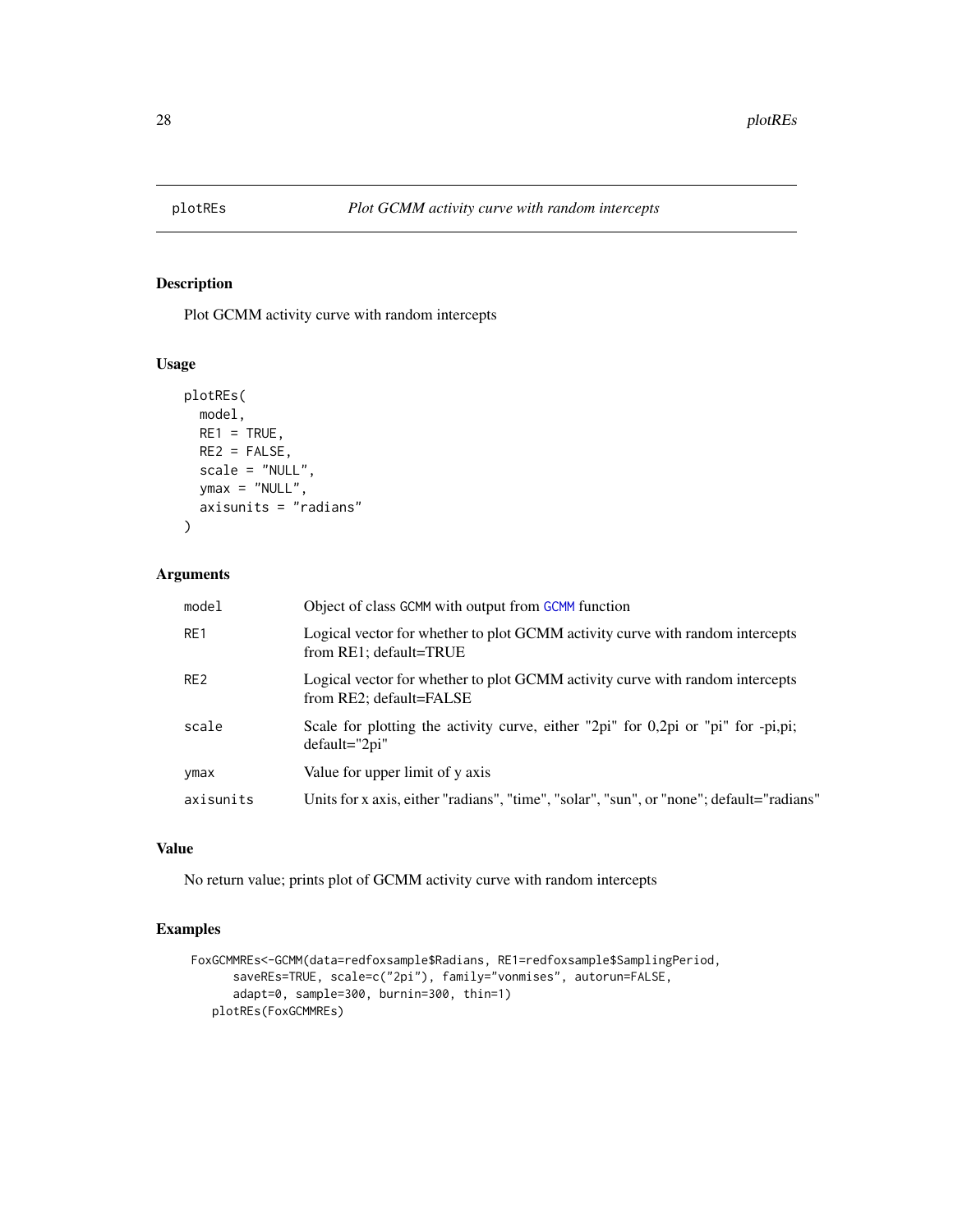<span id="page-28-0"></span>posteriorhistplot *Plot histogram of posterior distribution*

#### Description

Plot histogram of posterior samples

# Usage

```
posteriorhistplot(model, param, col = "cyan4")
```
#### Arguments

| model | Object of class GCMM with output from GCMM function |
|-------|-----------------------------------------------------|
| param | Parameter for which to plot the posterior samples   |
| col   | Colour of histogram                                 |

#### Value

Returns matrix with the mean and HDI of activity probability density estimated from both GCMM models at the peak activity time of the other. Posterior distributions of activity probability density and peak activity times for both GCMM models are also saved.

progress *Report function progress*

# Description

Support function that prints progress of functions with long computation times at 10% intervals

#### Usage

progress(s, sample)

# Arguments

| s      | Number of iteration in the loop        |
|--------|----------------------------------------|
| sample | Total number of iterations in the loop |

# Value

No return value; prints progress of function at 10% intervals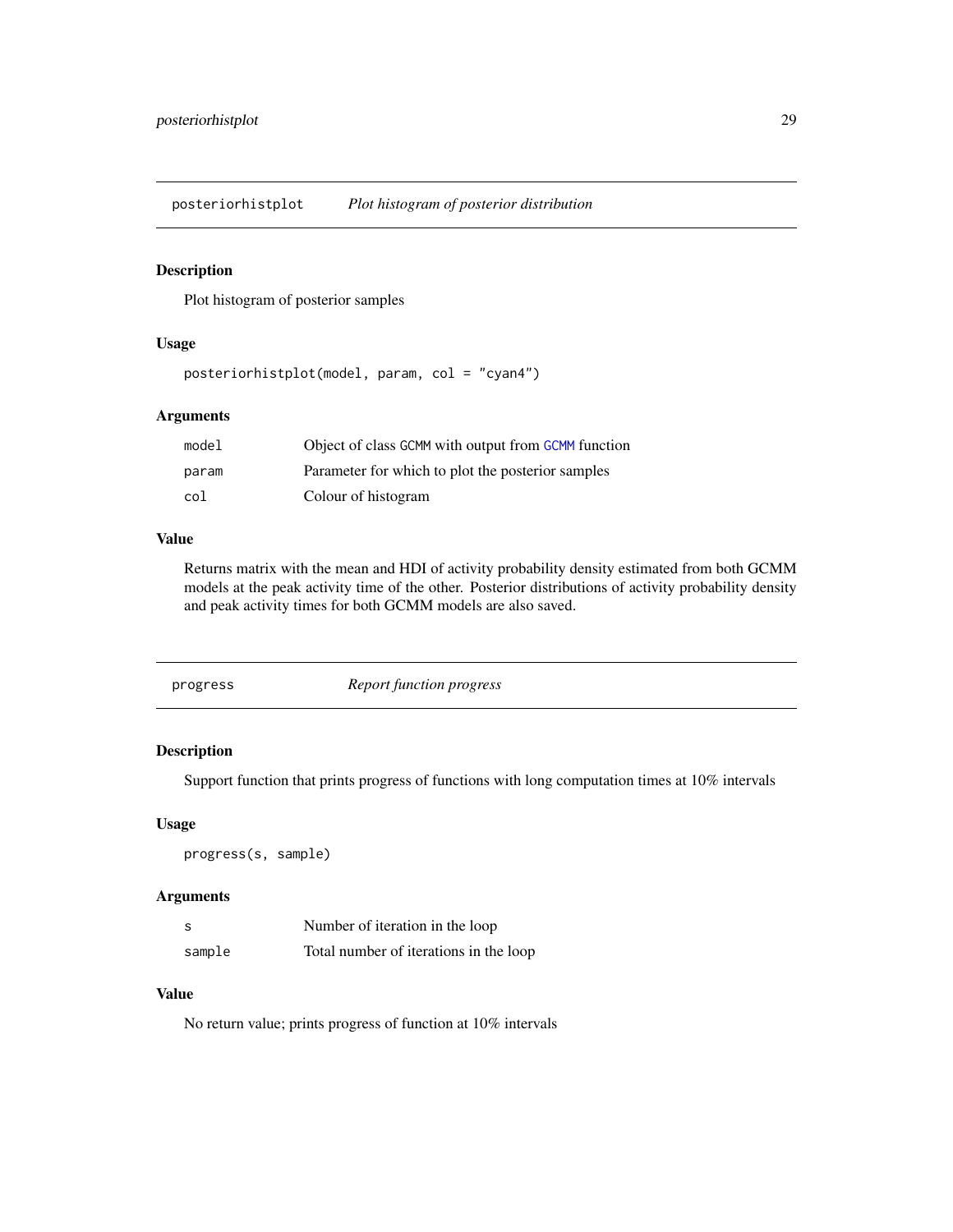<span id="page-29-0"></span>

Example dataset for fitting circular mixed effect mixture models with activityGCMM package

#### Usage

redfoxsample

#### Format

Dataframes with 3 variables Radians Time of observations, in radians (0 to 2pi) CameraTrapID Variable identifying camera traps SamplingPeriod Variable identifying sampling period during which camera traps were recording

#### Details

Sample data of camera trap observations of humans

#### Source

\ Campbell L.A.D. 2017

# Examples

```
data(redfoxsample)
## Not run: GCMM(data=redfoxsample$Radians, RE1=redfoxsample$SamplingPeriod,
    scale=c("2pi"), family="vonmises", autojags=FALSE,
    adapt=0, sample=300, burnin=300, thin=1, n.chains=2 )
## End(Not run)
```
samplerows *Sample rows of dataframe*

# Description

Support function that samples rows of data from a dataframe

#### Usage

samplerows(df, n)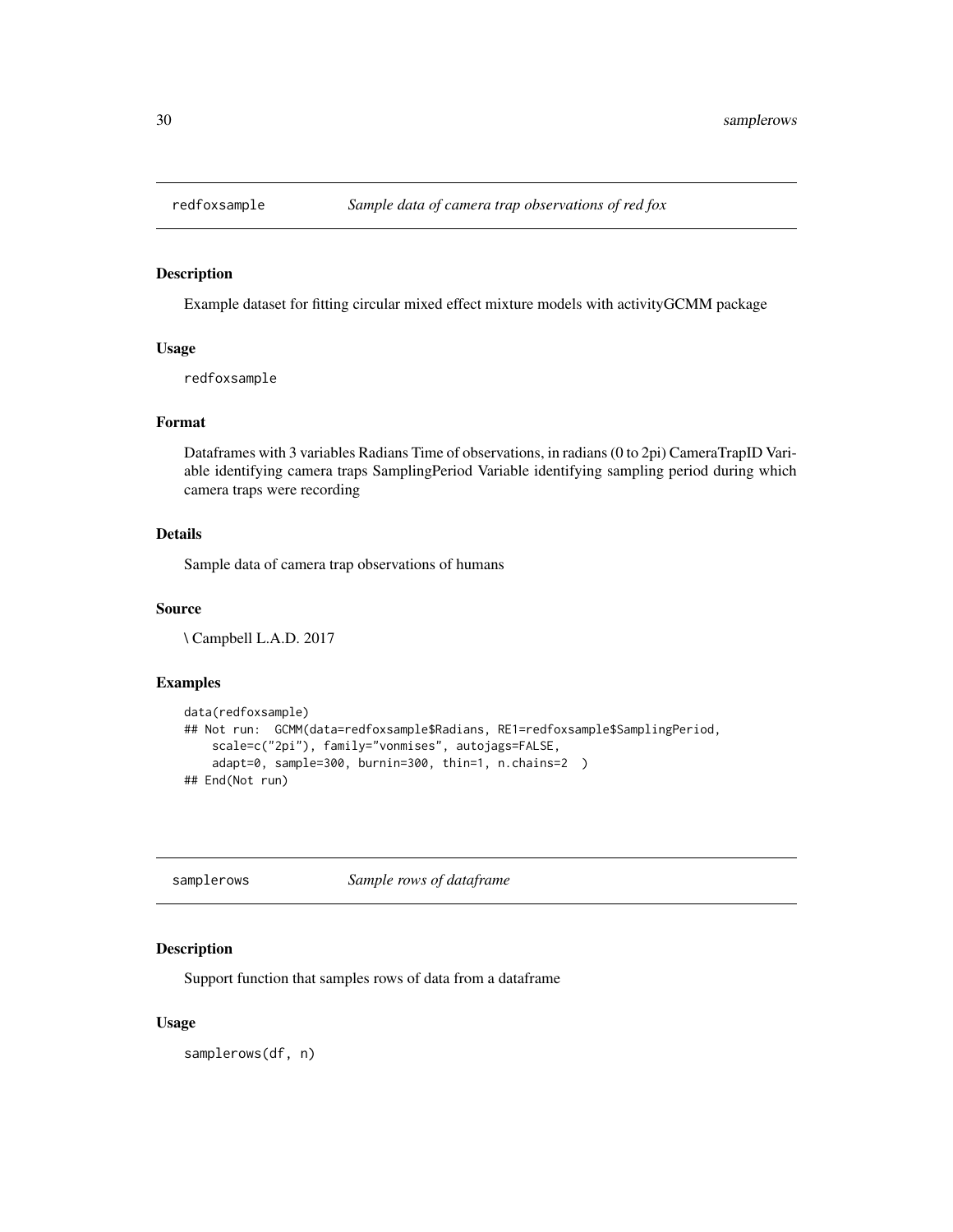#### <span id="page-30-0"></span>sumCircResids 31

#### Arguments

| df | Dataframe         |
|----|-------------------|
| n  | Number of samples |

#### Value

Returns sample of dataframe with the number of specified rows

sumCircResids *Calculate sum of absolute circular residuals*

#### Description

Calculate posterior probability distribution of summed absolute circular residuals for assessing GCMM model fit

#### Usage

```
sumCircResids(model)
```
#### Arguments

model Object of class [GCMM](#page-14-1) with output from GCMM function; residuals must be saved when running the [GCMM](#page-14-1) function using saveResids=TRUE

#### Value

Returns list with output summary with mean and 95% HDI and posterior distribution of summed absolute circular residuals

# Examples

```
FoxGCMMresids<-GCMM(data=redfoxsample$Radians, RE1=redfoxsample$SamplingPeriod, saveResids=TRUE,
  scale=c("2pi"), family="vonmises", autorun=FALSE, adapt=0, sample=300, burnin=300, thin=1)
   FoxResids<-sumCircResids(FoxGCMMresids)
```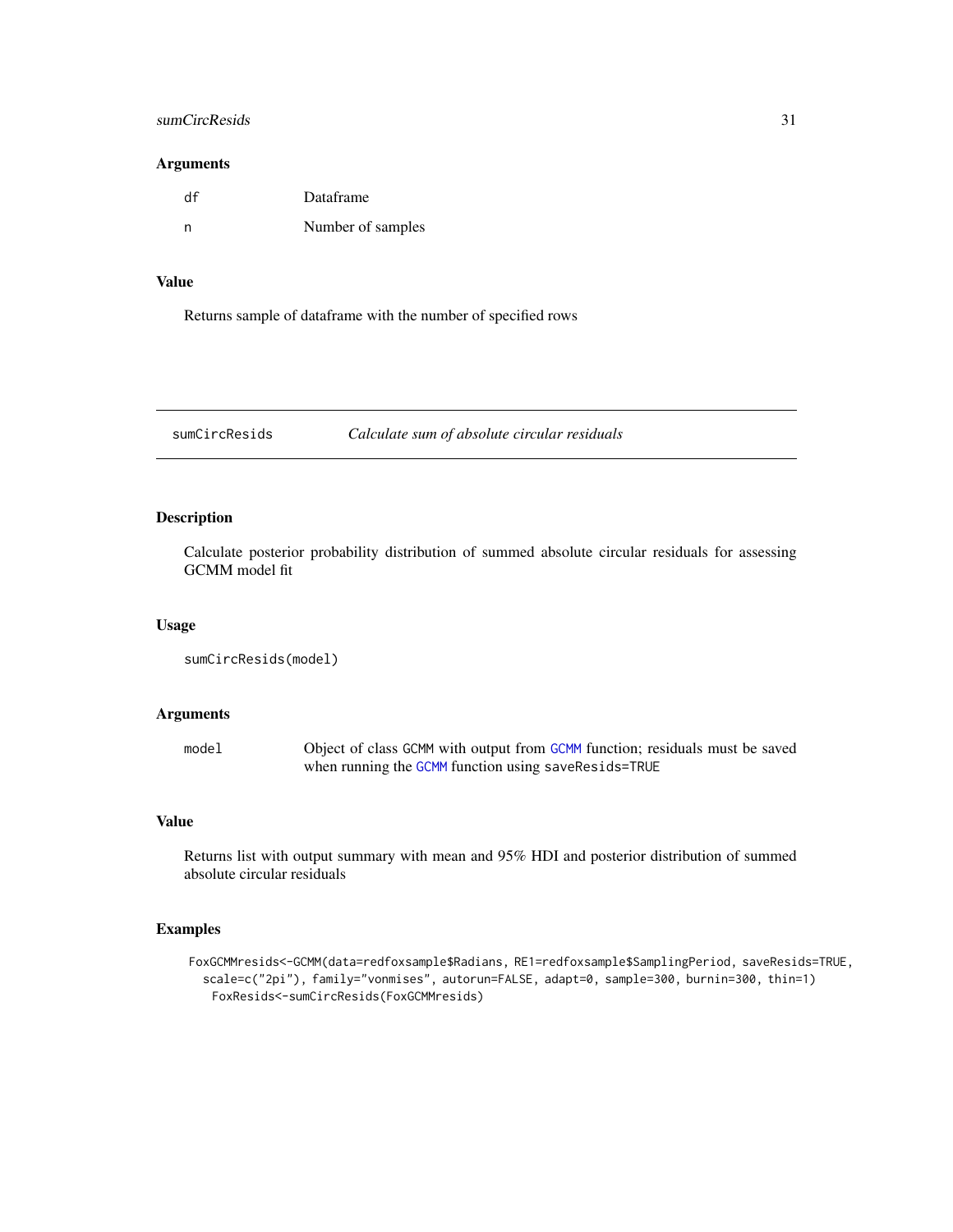<span id="page-31-1"></span><span id="page-31-0"></span>

Extend GCMM analysis using [extend.jags](#page-0-0) from package runjags

# Usage

```
updateGCMM(
 model,
 burnin = 0,
 sample = 10000,
  saveclustIDs = FALSE,
  saveREs = FALSE,
 saveResids = FALSE,
 autorun = TRUE,
 minESS = 5000,maxrep = 5,
 drop.chain = <math>0</math>)
```
# Arguments

| model        | Object of class GCMM that is produced by the GCMM function                                                                                                                |
|--------------|---------------------------------------------------------------------------------------------------------------------------------------------------------------------------|
| burnin       | Number of iterations per MCMC chain to be discarded as a burn-in                                                                                                          |
| sample       | Number of iterations per MCMC chain                                                                                                                                       |
| saveclustIDs | Whether to save component cluster identification for the data points; default=FALSE                                                                                       |
| saveREs      | Whether random intercepts are saved in output; recommended to save only one<br>of saveREs, saveResids or saveYExp at one time due to memory limitations;<br>default=FALSE |
| saveResids   | Whether model residuals are saved in output; recommended to save only one of<br>saveREs, saveResids or saveYExp at one time due to memory limitations                     |
| autorun      | Whether to automatically extend the analysis until MCMC chain convergence<br>and minimum effective sample size (ESS) is achieved; default is TRUE                         |
| minESS       | Desired minimum effective sample size (MCMC) when automatically extending<br>the analysis using autorun=TRUE; default is 5000                                             |
| maxrep       | Maximum number of times to automatically extend the analysis if MCMC chains<br>have not converged or the minimum effective sample size is not reached; de-<br>fault= $5$  |
| drop.chain   | A number indicating which MCMC chain to drop from the updated analysis.<br>This may be useful if one chain happens to converge on opposite clusters than<br>the others.   |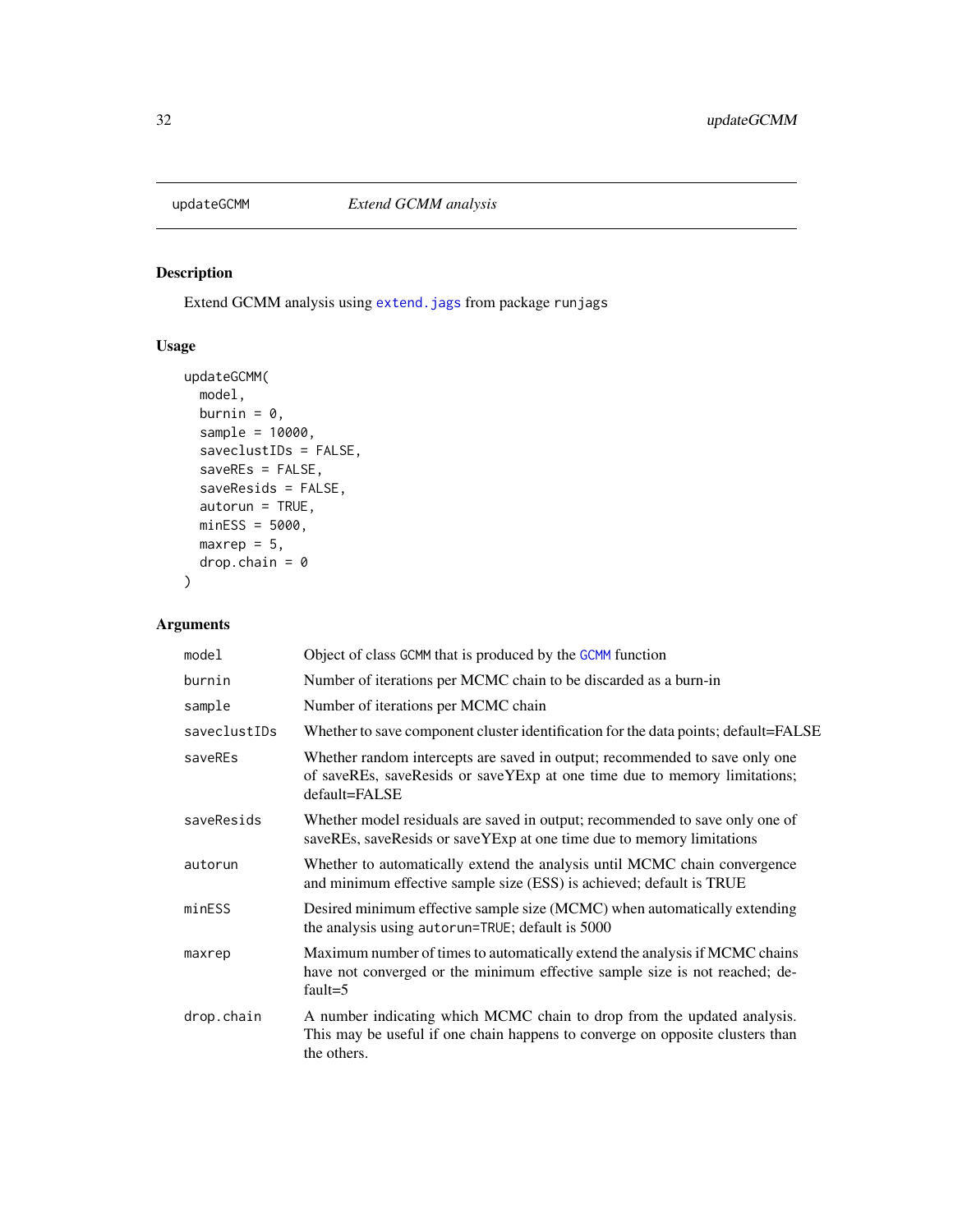#### <span id="page-32-0"></span>xaxis 33

# Value

Returns an object of class GCMM with a list of analysis details and output; see [GCMM](#page-14-1). A mixture plot of the estimated activity curve is also printed.

#### See Also

[GCMM](#page-14-1) [extend.jags](#page-0-0)

# Examples

```
FoxActivityGCMM<-GCMM(data=redfoxsample$Radians,
             RE1=redfoxsample$SamplingPeriod, family="vonmises", autorun=FALSE,
             adapt=0, sample=300, burnin=300, thin=1, n.chains=2)
          updateFoxGCMM<-updateGCMM(FoxActivityGCMM, sample=300, autorun=FALSE)
```
# xaxis *Axis labels for temporal activity plots*

#### Description

Support function for xaxis labels for graphing temporal activity curves

#### Usage

```
xaxis(
  axisunits = c("radians", "solar", "sun", "time", "none"),
  lines = TRUE,
  cex.axis = 0.8\mathcal{E}
```
#### Arguments

| axisunits | Scale to use for the xaxis, either "radians", "time", "solar", "sun", or "none";<br>default="radians" |
|-----------|-------------------------------------------------------------------------------------------------------|
| lines     | Whether to include lines on the graph for the x axis labels; default=TRUE                             |
| cex.axis  | Font size for axis labels                                                                             |

#### Value

Prints axis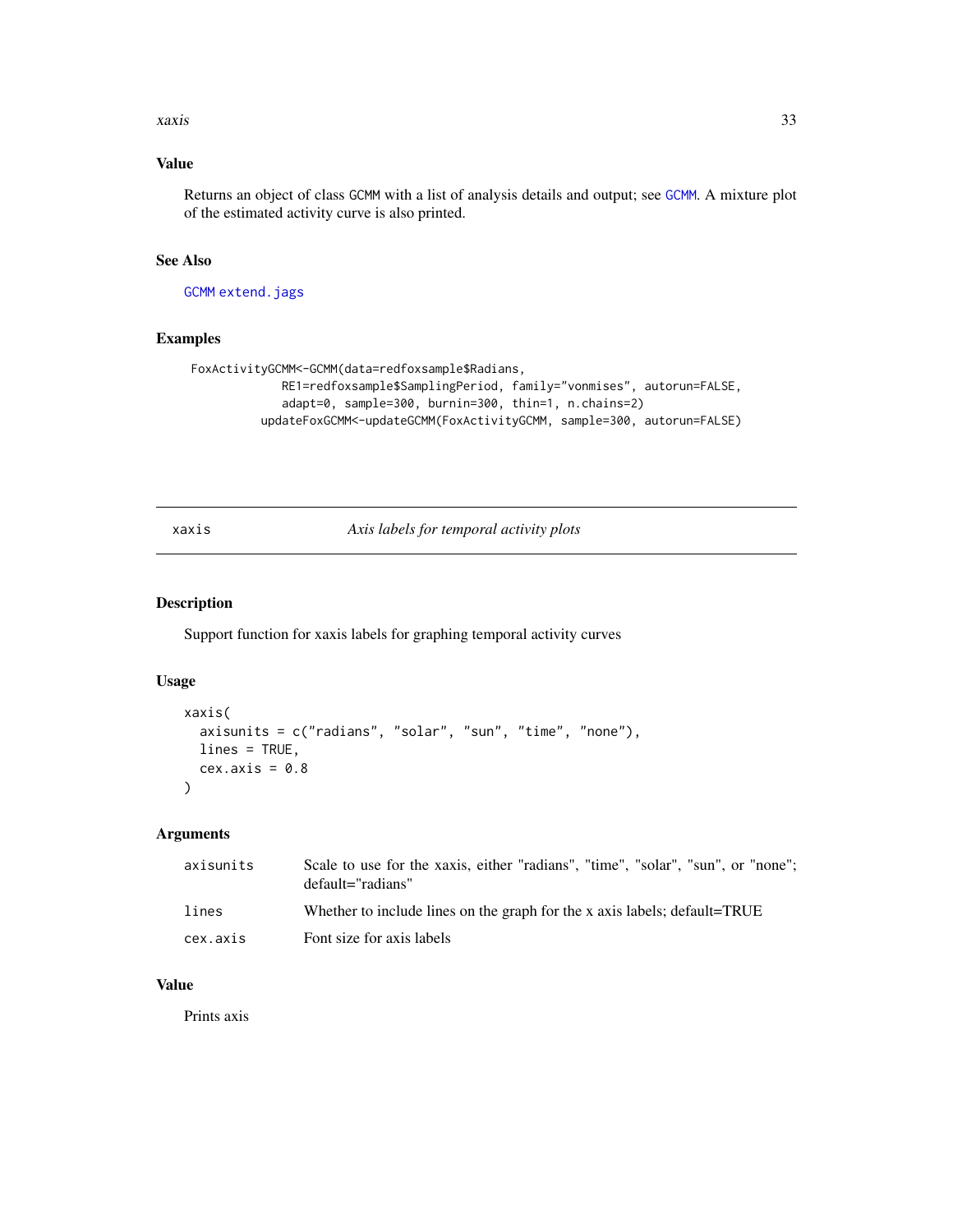<span id="page-33-0"></span>Identifies maximum probability density for multiple activity curves to select y-axis limit when plotting multiple curves

#### Usage

yMax(models, type = "mixture")

# Arguments

| models | List of objects of class GCMM containing output from GCMM function                                                                                                                         |
|--------|--------------------------------------------------------------------------------------------------------------------------------------------------------------------------------------------|
| type   | Identifier for whether to use maximum probability density from GCMM mix-<br>ture, using "mixture", or components, using "components"; default is to use the<br><b>GCMM</b> mixture density |

#### Value

Returns a value of the maximum probability density plus buffer space to be used as the y-axis limit in activity curve plots